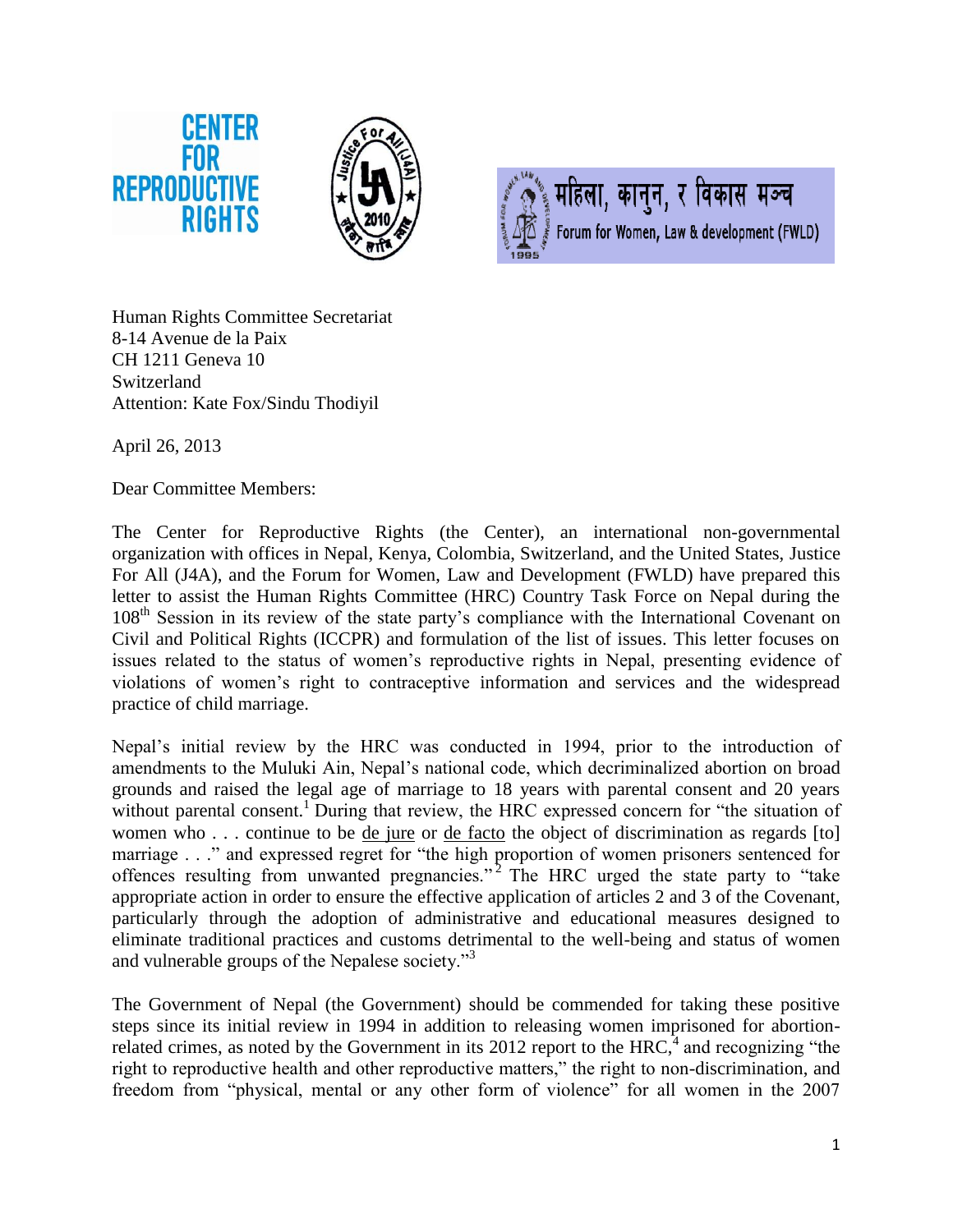Interim Constitution of Nepal.<sup>5</sup> However, women in Nepal continue to face discrimination that significantly deprives them of their ability to make reproductive health-related decisions and exposes them to the risks of early, frequent, and unplanned pregnancies and preventable pregnancy-related complications and mortality.

As this letter will discuss, Nepal continues to exhibit serious shortcomings in ensuring women's access to contraceptive information and services, and has failed to provide any information concerning contraceptive access in its Second Periodic Report. Further, while the report notes that the legal age for marriage is 18 years old with the consent of a guardian and where consent of both parties is lacking the marriage is voidable,<sup>6</sup> consent is a requirement for marriage under law and the law recognizes that minors do not have the legal capacity to consent.<sup>7</sup> Even so, overwhelming numbers of underage girls are married each year in violation of the law, allowing the practice to continue with impunity and remain a widely accepted traditional practice in Nepal. These two concerns have lifelong repercussions on the health and lives of girls and women, and violate their right to the enjoyment of civil and political rights.

Through this submission, the Center, J4A, and FWLD respectfully request that barriers to access to contraceptive information and services and child marriage be included in the Task Force's list of issues that it adopts for the HRC's review of Nepal's compliance with the ICCPR at its 108th session in July 2013.

# **I. The Government is violating the ICCPR by failing to address key barriers to contraceptive information and services (Articles 3, 6, 17, and 26).**

The Government should be commended for recent advances in reproductive rights, including recognition of the rights to reproductive health and non-discrimination for all women in its Interim Constitution<sup>8</sup> and the reduction of its maternal mortality ratio  $(MMR)^9$  by 56% from 1990 to 2008.<sup>10</sup> Regrettably, though, the Government is failing to address the unmet need for contraceptives, which is leading to unplanned pregnancies, maternal mortality and morbidity, and resulting in denials of education and equal participation in society for women and girls.<sup>11</sup>

The Government has an obligation to ensure women's equal enjoyment of their civil and political rights.<sup>12</sup> By failing to ensure access to contraceptive information and services, the Government is violating several crucial rights under the ICCPR, including the rights to life, equality and nondiscrimination, privacy, and to found a family.<sup>13</sup> The section below shows how lack of access to contraceptives in Nepal exposes women to the risk of unplanned pregnancies and contributes to high maternal mortality rates, and then discusses how states parties that do not ensure access to contraceptives violate the ICCPR. This section concludes with a discussion of how the Government's failure to address specific barriers to contraceptive information and services violates HRC standards established in General Comments and Concluding Observations.

## **a. The Government is failing to ensure access to contraceptive information and services in Nepal, leading to unplanned pregnancies and maternal mortality.**

The Government's failure to ensure universal access to the full range of contraceptive information and services has deprived many women of the ability to determine the timing,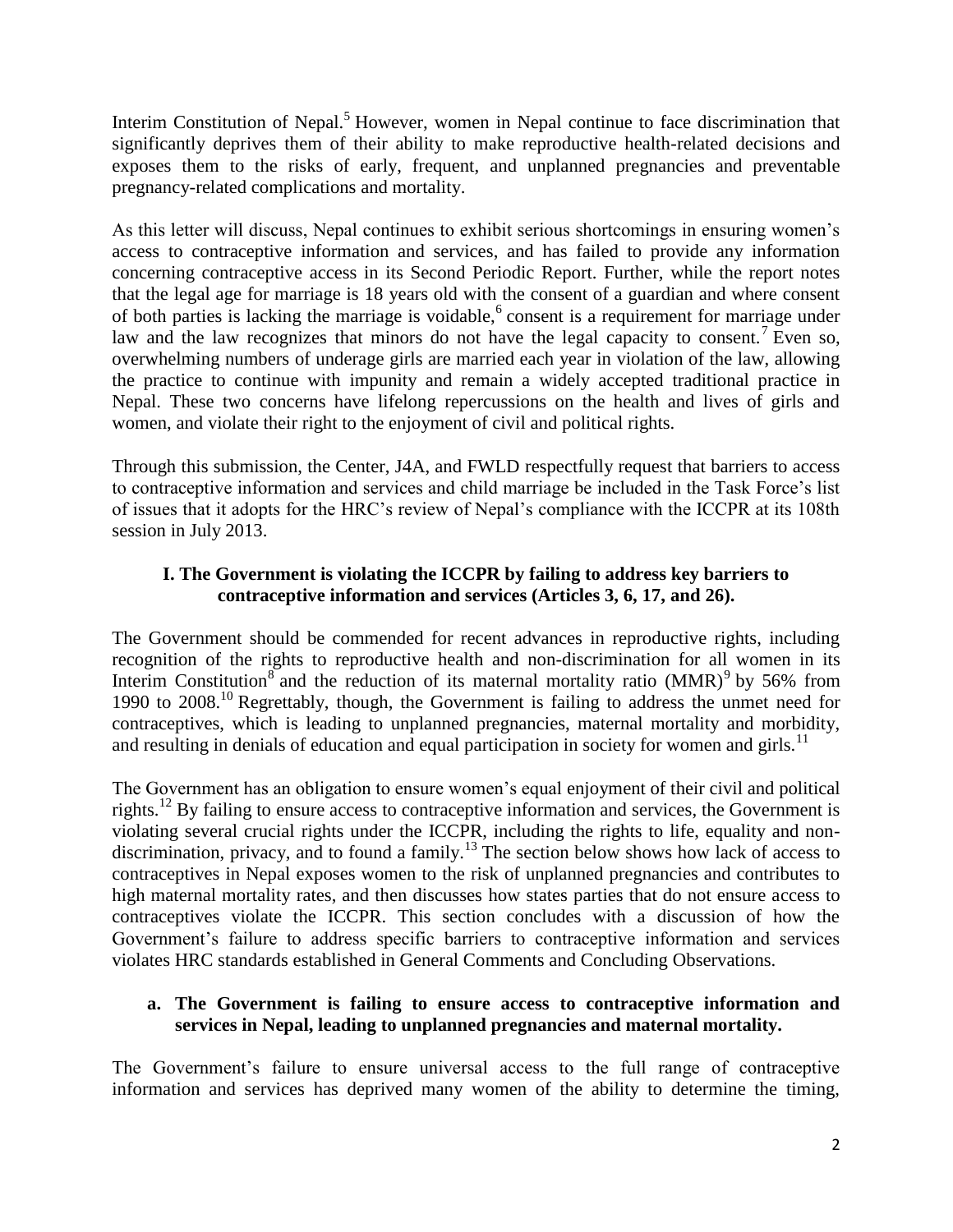number, and spacing of their pregnancies; the recent Nepal Demographic and Health Survey (DHS) reveals that **one fourth of women of reproductive age in Nepal have mistimed or unwanted pregnancies**.<sup>14</sup> Without access to contraceptives, women in Nepal are unable to control the timing, number, and spacing of their pregnancies, leading to increased risk of unwanted pregnancy. The contraceptive prevalence rate (CPR) in Nepal, measured as the percentage of married women ages 15-49 using any method of contraception, has stagnated over the past five years, and **use of modern methods has actually begun to decline – from 44% in 2006 to 43% in 2011**. <sup>15</sup> Alarmingly, this decline is occurring at a time when experts are predicting growth in demand for contraceptives due to an increasing number of women of reproductive age and the number of women who want smaller families.<sup>16</sup> Studies show that **87% of women in Nepal would either like to delay the birth of their next child or want no additional children**. 17

As noted above, 25% of women of reproductive age in Nepal experience unplanned pregnancies.<sup>18</sup> Unplanned pregnancies expose women to the risk of unsafe abortion. **In Nepal, unsafe abortions cause up to 27% of maternal deaths**, according to one NGO estimate,<sup>19</sup> **which significantly exceeds the global average of 13% despite the legalization of abortion in**  2002.<sup>20</sup> Additionally, unplanned pregnancies negatively impact Nepalese women's educational and employment opportunities, as adolescent girls who become pregnant report having to discontinue their education; stay at home rather than work, which affects their family income; and incur increased costs related to the pregnancy, also negatively impacting family income.<sup>21</sup>

As will be discussed in detail below, there are also serious disparities by age, region, and economic status in access to and use of contraceptive information and services, and the most vulnerable women are suffering from the largest barriers that have irreparable consequences for their lives.

#### **b. The Government is violating the ICCPR by failing to ensure women's right to contraceptive information and services.**

The right to contraceptive information and services is supported by legal guarantees of the rights to life, equality, non-discrimination, privacy, and to found a family under the ICCPR. The right to life under the ICCPR requires states to adopt measures to protect individuals from arbitrary and preventable losses of life.<sup>22</sup> The HRC has emphasized that the right to life should not be narrowly interpreted.<sup>23</sup> Respect for the right to life includes taking steps to protect women against the unnecessary loss of life related to pregnancy and childbirth<sup>24</sup> by ensuring that reproductive health services are accessible. <sup>25</sup> In Concluding Observations, the HRC has consistently linked the right to life to access to contraception, $26$  and has repeatedly related unmet need for contraceptives to maternal mortality.  $27$  The HRC has specifically noted that contraceptives can reduce pregnancy-related deaths in countries where there are legal restrictions on abortion by reducing unplanned pregnancies and women's need to resort to unsafe, clandestine abortion.<sup>28</sup> It has declared that states parties must take steps to prevent unwanted pregnancies by ensuring a comprehensive range of contraceptives are widely available at an affordable price,<sup>29</sup> particularly in countries where there is a real risk of pregnancy-related deaths, such as from unsafe abortion. $30$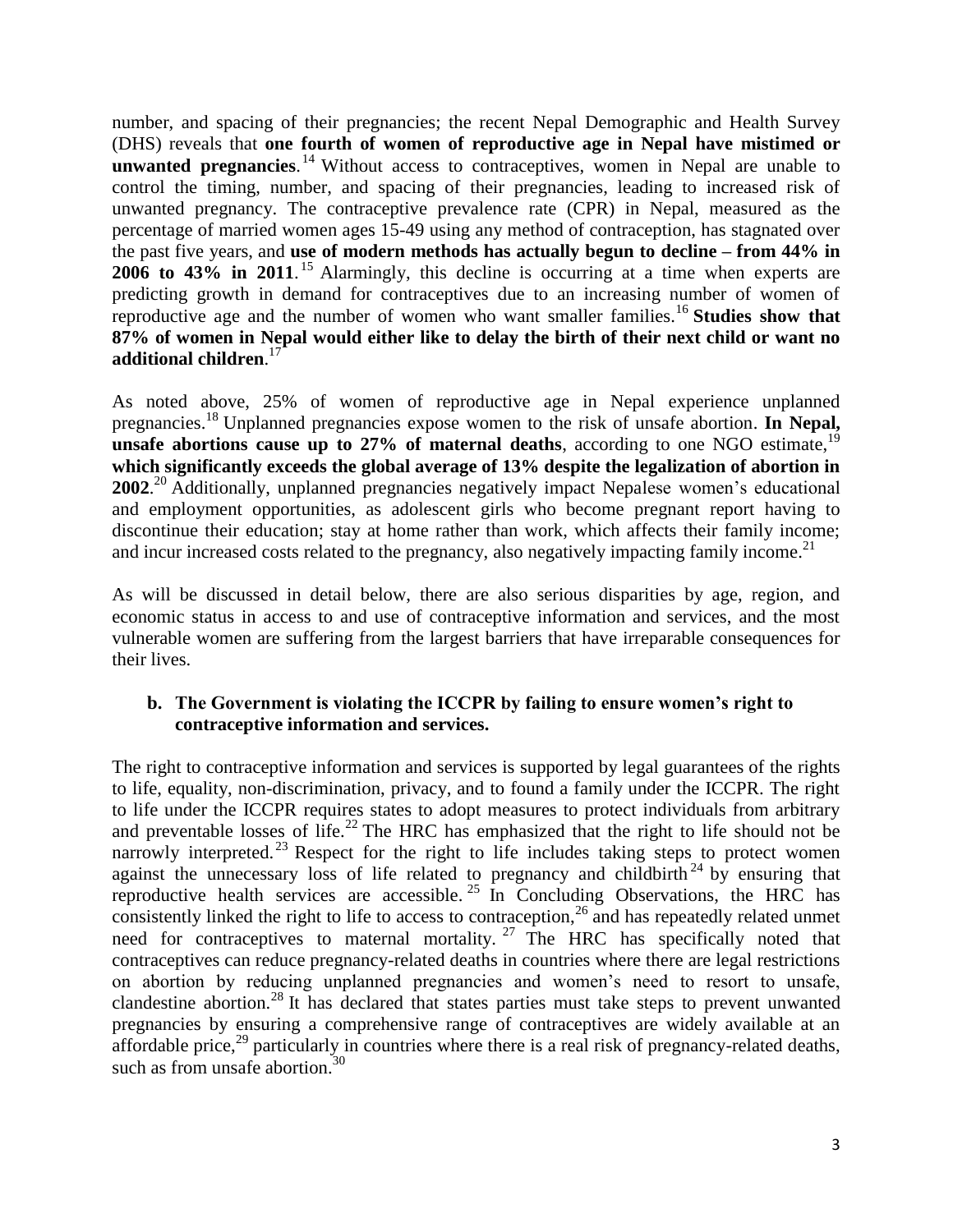The right to equality under the ICCPR guarantees women equal protection of their civil and political rights.<sup>31</sup> The right to non-discrimination protects women against discriminatory interferences with their rights.<sup>32</sup> The HRC has explicitly linked the rights to equality and nondiscrimination with the unavailability of contraceptive information and services and resulting unwanted pregnancies, maternal mortality, and unsafe abortion.<sup>33</sup> It has repeatedly confronted states parties for discriminating against women because of high cost of contraceptives.<sup>34</sup> The HRC has also criticized discriminatory laws and policies related to contraceptives, and ordered states parties to provide access to contraceptive information and services "to grant women real alternatives."<sup>35</sup>

The rights to privacy and to found a family are recognized under Article 17 of the ICCPR.<sup>36</sup> The obligation to ensure women's equal enjoyment of these rights includes preventing interference with women's private lives, including ensuring women can make decisions relating to their reproductive and sexual lives.<sup>37</sup> It asks states parties to report on laws and practices that may inhibit women's right to privacy.<sup>38</sup> Both the declining CPR and the significant unmet need for contraceptives in Nepal indicate that the Government has failed to protect women's right to privacy in relation to their reproductive health, specifically the right and ability to control their fertility, thus violating their right to reproductive self-determination as interpreted under the right to privacy under the ICCPR.<sup>39</sup>

Recent Supreme Court decisions in Nepal have even affirmed this right: *Lakshmi v. Government of Nepal* states that "if women's reproductive rights are not protected, they may be forced to become pregnant and to continue unwanted pregnancies in which case instead of being respected as rights holders they will be forced to bear the responsibility of human reproduction and transformed into mere instruments for that purpose."<sup>40</sup> Similarly, in *Prakash Mani Sharma v. Government of Nepal*, the Supreme Court of Nepal recognized uterine prolapse, a devastating and preventable condition typically resulting from frequent and early pregnancies from which 10% of women in Nepal suffer,<sup>41</sup> as a violation of women's reproductive rights.<sup>42</sup> **The decision specifically affirms access to contraceptive information and services as part of the solution to reducing maternal morbidity and protecting women's reproductive health**. 43

### **c. The Government is obligated to address barriers to contraceptive information and services under the ICCPR.**

The HRC has recognized that governments are obligated to address barriers to contraceptive information and services, including lack of information and counseling and disparities in access for vulnerable populations such as rural and young women. Furthermore, governments must ensure women can access information and services related to the full range of contraceptive methods, including specifically emergency contraceptives. Despite this obligation, women in Nepal continue to experience violations of their human rights as a result of the Government's failure to address persistent barriers.

*Lack of comprehensive and accurate counseling about contraceptives and options.* The HRC has urged states parties to increase access to contraception and family planning services through accurate information, education, and awareness-raising programs in schools as well as in mass media.<sup>44</sup> It recently expressed concern to states parties where "in practice, many women are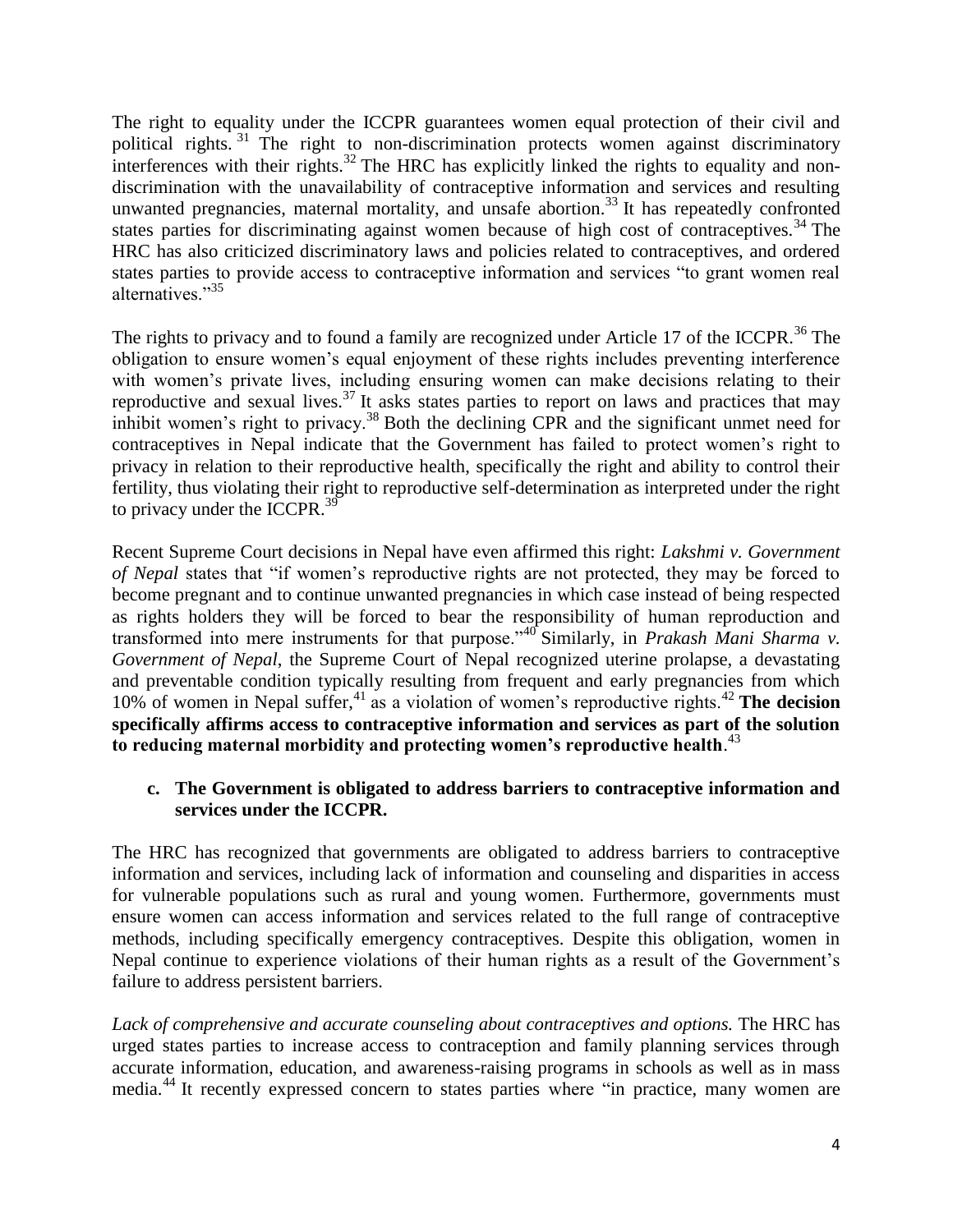denied access to reproductive health services, including contraception counseling."<sup>45</sup> **The HRC has recognized that states parties' failure to provide adequate information regarding contraceptives leads to unwanted pregnancies**, **which threatens women's lives and health**. 46 Misinformation and lack of information inhibit women from accessing a full range of contraceptives in Nepal – 37% of women are not informed about the possible side effects of the methods they use; 41% are not told what to do if they experience side effects; and almost half of women (46%) are not informed about other methods that they could use.<sup>47</sup>

*Inadequate government support for contraceptive information and services.* **The HRC has expressed concern where states parties do not provide "sufficient support for family planning through effective means of contraception," which it has linked to high maternal mortality rates**<sup>48</sup> and incidences of abortion.<sup>49</sup> It has consistently recognized inadequate or ineffective state support for contraceptive information and services, which results in high rates of unplanned pregnancies and unsafe, illegal abortions, as discriminatory.<sup>50</sup> The HRC has repeatedly stressed the importance of "making a comprehensive range of contraceptives widely available at an affordable price."<sup>51</sup> In Nepal's Three Year Interim Plan, the Government has acknowledged the lack of skilled health providers as a problem,<sup>52</sup> and recognized that inadequate staffing at health facilities makes it difficult for women to fully access services.<sup>53</sup> There is also a shortage of services due to the lack of training sites and service providers for long-acting family planning methods.<sup>54</sup> Further, the Government has admitted in the Department of Health Annual Report that its failure to minimize delays in obtaining family planning and reproductive health supplies has undermined the implementation of the government's family planning program.<sup>55</sup> A study of 20 districts in Nepal found that female community health volunteers, who provide local community health resources, also lack sufficient supplies: 32% do not have any contraceptive pills and 20% do not have condoms.<sup>56</sup> Barriers to access also include provider bias against longacting reversible methods such as the intrauterine device (IUD), as providers believe it takes more time to provide these services than short-term methods like injectables and pills, thereby depriving women of a full range of contraceptive information and services.<sup>57</sup> There is also a shortage of female service providers,<sup>58</sup> which affects the acceptability of services or women's comfort level in seeking certain contraceptive methods, such as IUDs that require insertion into their bodies. These services are important to fulfill the different contraceptive needs of women for controlling the number, timing, and spacing of their pregnancies. Moreover, the recent DHS states that progress on contraceptive access has stalled in Nepal due to lack of funds and inadequate attention to family planning by the Government.<sup>59</sup>

*Disparities in access for rural women.* The HRC has urged states parties to ensure that contraceptives are available specifically in rural areas.<sup>60</sup> It has expressed concern where **women in rural areas are subjected to discriminatory or coercive contraceptive policies**, such as sterilization.<sup>61</sup> While all women in Nepal face significant barriers to contraceptive access, contraceptive information and services are particularly inaccessible for rural women. Those in rural and remote areas have limited contraceptive choices,  $62$  particularly for long-term methods,  $63$ and physical inaccessibility during the rainy season leads to even larger shortages in supplies and women's inability to travel to health facilities.<sup>64</sup> As a result, the CPR for any method for rural women is  $48\%$ , much lower than the  $60\%$  CPR for urban women.<sup>65</sup> Unsurprisingly, unmet need is almost 30% for women in rural areas, but less than 20% for those in urban areas.<sup>66</sup> In a **country where 83% of population lives in rural areas, of which 52% are women**, <sup>67</sup> **the**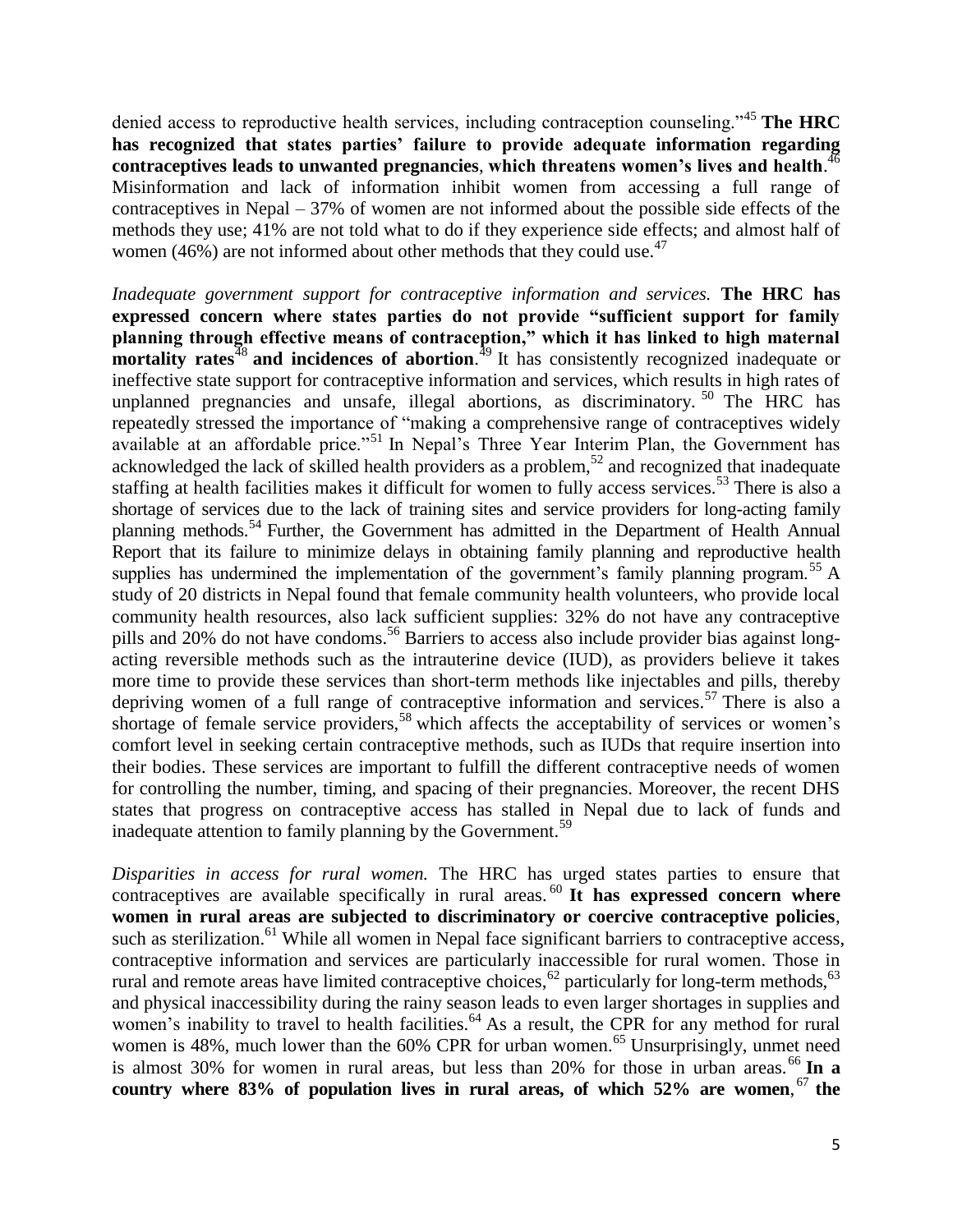**Government's failure to guarantee access to a full range of contraceptives in rural areas neglects the needs of the vast majority of Nepalese women.**

*Disparities in access for poor women and adolescents.* The HRC has expressed concern where discriminatory contraceptive laws and policies and lack of implementation of these laws and policies negatively impact poor women's access to contraception,<sup>68</sup> including by urging states parties to guarantee availability and affordability of contraceptives.<sup>69</sup> The HRC has expressed **concern about the disproportionate number of poor women who have no alternative but to resort to unsafe or illegal abortions where states parties fail to implement laws and policies**  relating to contraceptive access.<sup>70</sup> The HRC has also criticized states parties for high rates of adolescent pregnancy, <sup>71</sup> specifically expressing concern to states parties where adolescent pregnancy interferes with the continuation of education for girls.<sup>72</sup> The HRC has required states parties to ensure access to reproductive health information, education, and services for adolescents.<sup>73</sup> Poor women and adolescents in Nepal experience more severe barriers to contraceptive services. Only 36% of women in the lowest wealth quintile use modern contraceptives compared to  $49\%$  of women in the highest wealth quintiles.<sup>74</sup> **Unmet need for family planning is the highest among adolescent girls ages 15-19 (42%) followed by ages 20- 24 (37%)**. <sup>75</sup> Adolescent girls also have a much greater unmet need for spacing rather than limiting methods (38% for 15-19 years and 23% for 20-24 years). <sup>76</sup> As evidenced, these vulnerable groups experience greater difficulty in accessing contraceptives, with more serious consequences including a higher incidence of maternal mortality and uterine prolapse. The Government has a responsibility to ensure contraceptive access for *all women* in Nepal and it is seriously failing to do so.

*Failure to provide emergency contraceptives.* The Government has an obligation to provide a full range of contraceptive methods, and HRC has affirmed that states parties must ensure access to emergency contraceptives for all women.<sup>77</sup> While Nepal's Three Year Interim Plan commits to "ensur[ing] the adequate supply of items required for . . . emergency contraceptives and family planning," <sup>78</sup> **only 29 percent of Nepalese women have ever heard of emergency contraception**<sup>79</sup> and only 0.1 percent have actually used it.<sup>80</sup> As a result, women, including survivors of sexual violence, adolescents, and other vulnerable groups,  $81$  are being denied an essential medicine that serves as a back-up contraceptive method in the event of unprotected intercourse or contraceptive failure.<sup>82</sup>

**During their reviews of Nepal, other UNTMBs have repeatedly expressed concern about women's lack of access to contraceptive information and services with the Government**. They have urged the Government to provide access to emergency contraception;<sup>83</sup> pointed out its failure to ensure affordable contraceptives for all women;<sup>84</sup> criticized the lack of access to family planning specifically for rural, poor women, <sup>85</sup> and adolescents; <sup>86</sup> and recommended that "contraceptives be given high priority, particularly in rural areas." <sup>87</sup> The Government's continuing disregard for these recommendations signals a lack of prioritization of women's rights under various international treaties, especially women's right to contraceptive information and services.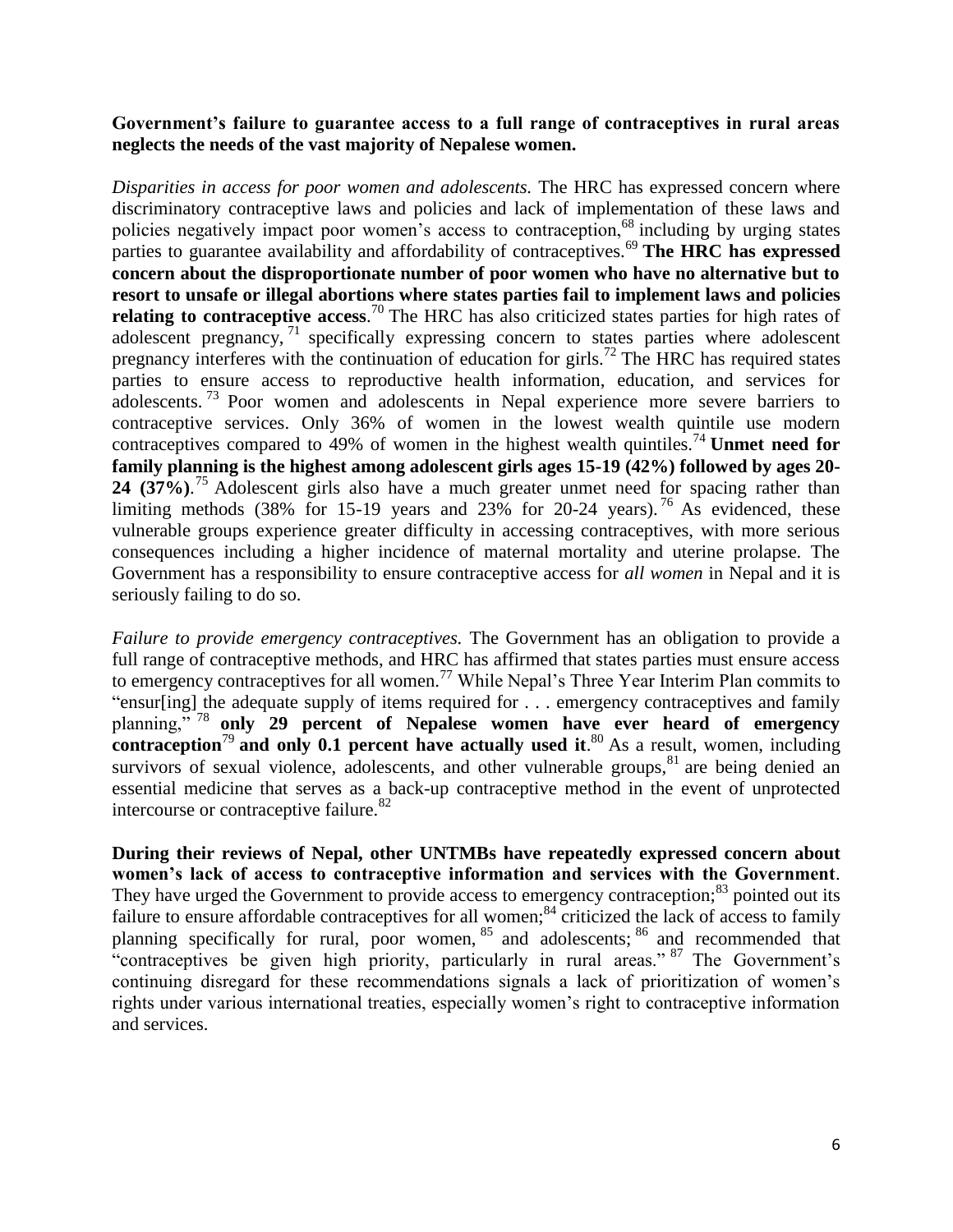### **II. The Government violates the ICCPR by failing to ensure girls' right to be free from child marriage (Articles 3, 23, and 26).**

Child marriage interferes with several women's human rights protected by the ICCPR. Article 23 of the ICCPR provides for "the free and full consent of the intending spouses" to enter into a marriage and guarantees equality of spouses "as to marriage, during marriage and at its dissolution."<sup>88</sup> Articles 3 and 26 guarantee equality and non-discrimination in the ICCPR, and the HRC has established that child marriage violates girls' rights to equality and nondiscrimination.<sup>89</sup> In reviewing states parties, the HRC has found that child marriage violates the rights to freedom from torture and cruel, inhuman or degrading treatment; <sup>90</sup> freedom from slavery;<sup>91</sup> autonomy, bodily integrity, and privacy;<sup>92</sup> education;<sup>93</sup> and the rights of the child.<sup>94</sup> This section first discusses the widespread prevalence of child marriage in Nepal and Nepal's marriage laws, then describes how child marriage violates the right to freely and fully consent to marriage. It concludes with a discussion of the continuum of violations that girls suffer as a result of child marriage in contravention of the ICCPR.

#### **a. Incidence of child marriage and weak enforcement of and gaps in existing laws in Nepal**

Child marriage is pervasive in Nepal, despite the fact that the legal age of marriage is 18 years with parental consent, and after 20 years without parental consent. <sup>95</sup> In its Second Periodic Report to the HRC, the Government includes information about Nepal's marriage laws and children's rights but fails entirely to acknowledge the deeply entrenched problem of child marriage.<sup>96</sup> The median age of marriage varies by geographic region, with some regions in the **country having a median age as low as 16 years old**. <sup>97</sup> According to the 2011 DHS, **55% of women ages 25-49 in Nepal were married by age 18 and 74% were married by age 20**. <sup>98</sup> In 2010, 577,000 women ages 20-24 had been married before age  $18.<sup>99</sup>$  It is estimated by UNFPA that at this rate, **688,000 girls in Nepal born from 2005-2010 will be married before age 18 by the year 2030, a 20% increase from 2010**. 100

Birth registration is crucial to preventing the occurrence of child marriage; without it, courts and government officials are often unable to determine girls' actual ages, putting them at greater risk for child marriage.<sup>101</sup> Nepal's Birth, Death and Other Personal Events (Registration) Act, 2033 (1976) requires a system for birth registrations by law,<sup>102</sup> but the DHS reports that **only 42% of children have had their births registered**. <sup>103</sup> Births in Nepal are also less likely to be registered within the required 35-day reporting period<sup>104</sup> – children ages 2-4 are almost twice as likely to have a registered birth than a child younger than  $2^{105}$  This delay is attributed to a weak birth registration system and a shortage of staff in registration offices.<sup>106</sup>

According to the Government's 2011 census, **there are 5,442,382 women in Nepal whose age**  at first marriage was 10-19 years old.<sup>107</sup> Despite this very high incidence, the Supreme Court's 2012 Annual Report highlights that there were only seven cases filed on child marriage (of which six were decided) in the Supreme Court, six (of which three were decided) in the Appellate Courts, and 13 (of which seven were decided) in the District Courts of Nepal.<sup>108</sup> The previous year, **there was only one case on child marriage filed in the Supreme Court, five in**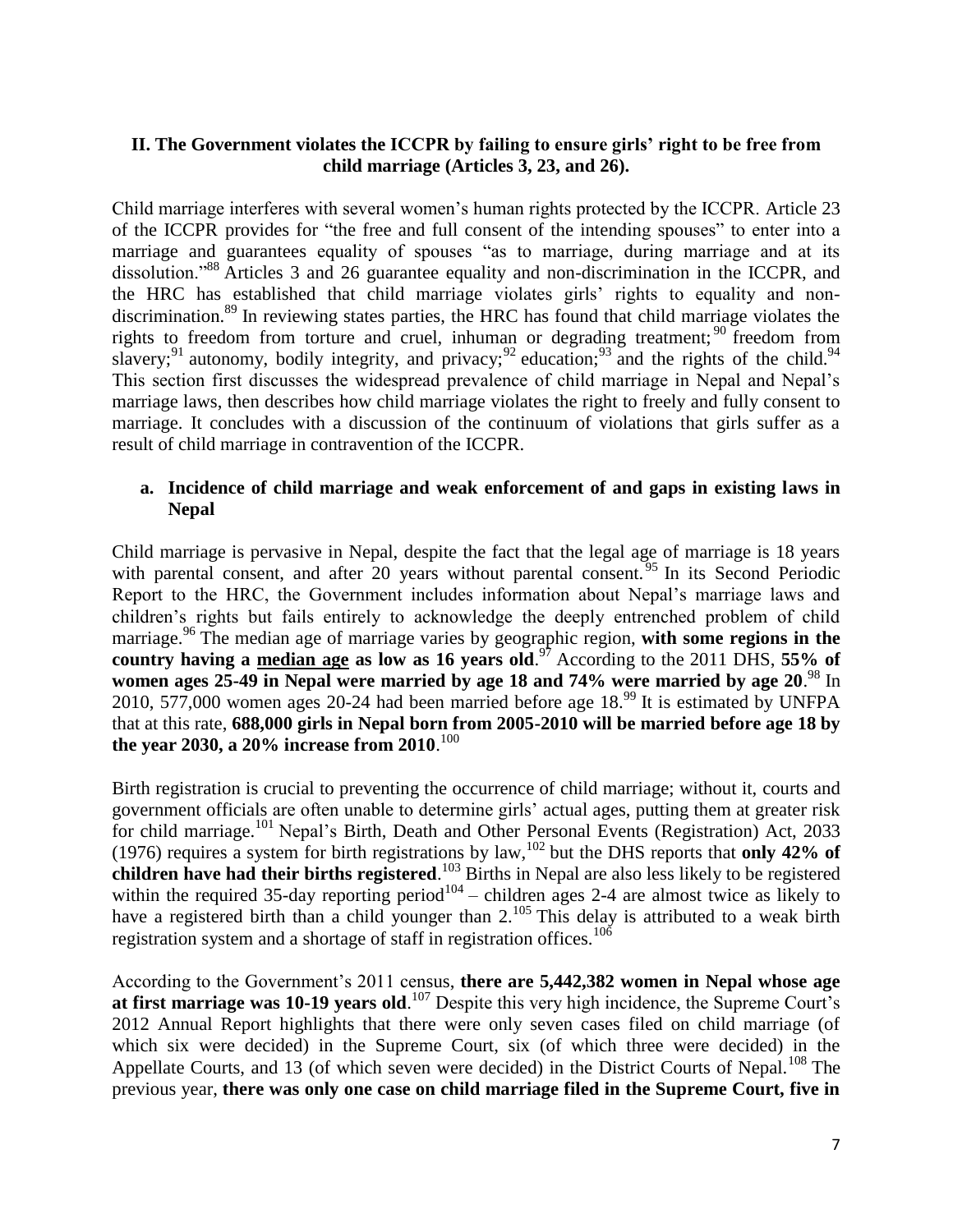**the Appellate Courts, and 13 in the District Courts**. <sup>109</sup> As evidenced, even though there are laws prohibiting and providing a way out of child marriage, girls and women are not using the courts as a means to seek legal recourse, leading to impunity for perpetrators of child marriage.

Several other gaps in the law in Nepal contribute to the persistence of child marriage. There is only a three-month time limitation for filing child marriage cases from the date of marriage or date of knowledge of the marriage having taken place.<sup>110</sup> The punishments for child marriage are extremely weak and courts have wide discretionary powers, enabling them to issue light punishments.<sup>111</sup> Furthermore, there are inconsistencies across laws determining the legal age of a child and no law requiring counseling and inadequate compensation for victims of child marriage.<sup>112</sup> Lastly, another barrier to prosecution is that lack of knowledge is a defense for the crime of child marriage—if someone were to simply claim that they did not know the ages of the parties at the time of marriage, they can be absolved of any wrongdoing.<sup>113</sup>

### **b. The practice of child marriage violates the right to freely and fully consent to marriage and to non-discrimination under the ICCPR.**

As the HRC has affirmed, 18 years is the legal age for marriage.<sup>114</sup> Since a child younger than 18 years cannot legally consent to a marriage, child marriage is considered a form of forced marriage.<sup>115</sup> While the *de jure* marriageable age in Nepal is in line with the ICCPR, *de facto*, **Nepal's current statistics on early marriage reflect a violation of Article 23, which provides for spouses** *of marriageable age* **to enter into a marriage and** *only* **with their free and full**  consent.<sup>116</sup> The HRC has declared that the practice of child marriage violates Article 23.<sup>117</sup> It has affirmed that forced marriages are "incompatible with the equality rights of women"<sup>118</sup> and that under Articles 3 and 26, states parties must protect girls from early marriage.<sup>119</sup> The HRC has repeatedly stated that states parties must implement laws banning child marriage and ensure that girls are not married before they are 18 years old.<sup>120</sup> It has particularly criticized child marriage where it is a "widespread phenomenon."<sup>121</sup> With regard to child marriage, it has even reiterated language from the ICCPR in Concluding Observations stating that "no marriage shall be entered into without the free and full consent of the intending spouses."<sup>122</sup> The HRC has also emphasized that states parties must register births under Article 24 of the ICCPR.<sup>123</sup> Where states parties have a high incidence of child marriage, which Nepal does, the HRC has called for "urgent measures to eradicate the practice of unregistered marriages." <sup>124</sup> While the Government discusses the legal age of marriage and punishments for child marriage in its Second Periodic Report, it fails entirely to acknowledge the blatant violations of these laws.<sup>125</sup>

The HRC has also classified child marriage as a traditional practice discriminatory to women.<sup>126</sup> **Generally, the HRC has criticized the impact of harmful, traditional practices, noting that the equal enjoyment of rights by women is often stymied by "traditional, historical, religious or cultural attitudes,"**<sup>127</sup> **including in its previous review of Nepal**. <sup>128</sup> Harmful traditional practices, such as early marriage, are rooted in gender inequality and prevent women from fully realizing their rights as equal members of society.<sup>129</sup> The HRC has also explicitly criticized laws and practices which result in the inequality of women within marriage.<sup>130</sup>

The HRC has strongly condemned state failures to prevent child marriage.<sup>131</sup> The Government, like other states parties that the HRC has criticized, fails to comply with Articles 3, 23, and 26 by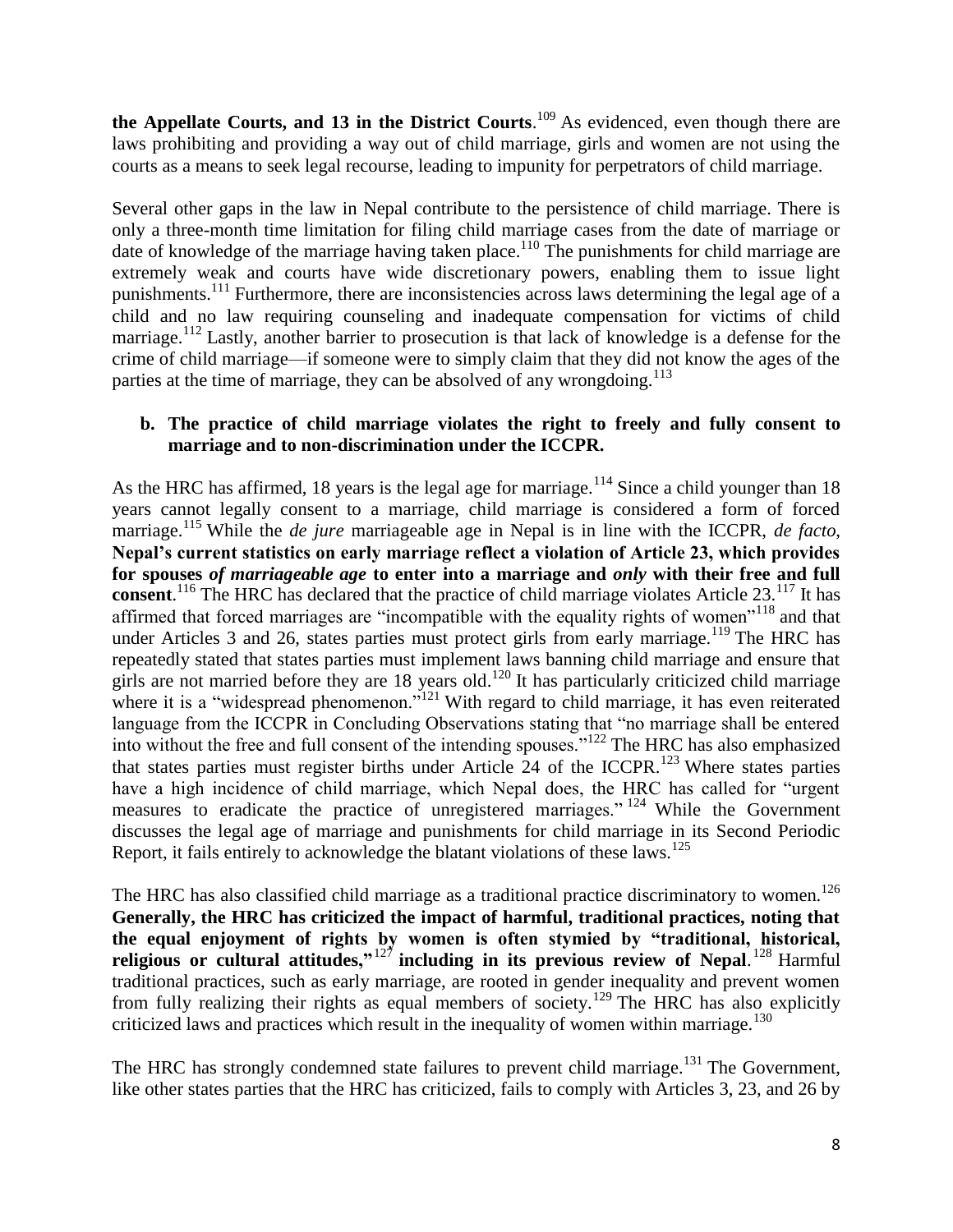allowing the marriages of young girls to persist. The HRC has specifically criticized the "the quasi-impunity of forced marriage."<sup>132</sup>

Further, Nepal's own Supreme Court has recognized child marriage as a violation of women's rights and called for implementation of the law. However, implementation is weak; in the 2005 case of *Sapana Pradhan and Others v. Prime Minister and Council of Ministers and Others*, the Court recognized that it "cannot be said that all those responsible for conducting child marriage have been prosecuted. . . . [E]ven though the national legal system has eradicated child **marriage, it still continues to remain in practice"** and **"the Government needs to pay urgent attention towards its prevention."**<sup>133</sup> It ordered the Government to introduce amendments to existing laws to ensure effective implementation.<sup>134</sup> The Committee on the Rights of the Child even called for the implementation of this particular decision during its review of Nepal.<sup>135</sup> Despite this precedent, child marriage persists, indicating a serious lack of implementation of the Supreme Court's decision, and highlighting the government failure to prioritize addressing child marriage.

## **c. Continuum of violations of women's rights under the ICCPR resulting from child marriage**

The marriage of a young girl sets into motion a continuum of violations that occurs throughout her lifetime, including forced initiation into sex and marital rape, early and frequent pregnancy resulting in maternal mortality and morbidity, and physical and mental abuse. Recognizing that each of these outcomes individually constitutes violations of the ICCPR, the HRC has repeatedly affirmed the need to protect women from early pregnancy, maternal mortality and morbidity, and violence.

The HRC has repeatedly expressed concern about adolescent pregnancy in its reviews of states parties,<sup>136</sup> **and has linked high levels of adolescent pregnancy and maternal mortality to the right to equality**. <sup>137</sup> **Under the ICCPR, states parties are required to help adolescent girls avoid unwanted pregnancies** <sup>138</sup> **and guarantee that they are not susceptible to unsafe abortions that are a risk to their lives**. <sup>139</sup> The HRC has also linked child marriage with risks to girls' right to health.<sup>140</sup> Yet the Government has failed to address adolescent pregnancy and resulting rates of mortality and morbidity in violation of established HRC standards. Girls are typically expected to start bearing children soon after marriage.<sup>141</sup> Consequently, in Nepal, child marriage correlates with early childbearing and also bearing more children.<sup>142</sup> **Almost one** quarter of women in Nepal give birth by age 18, and nearly half by age 20.<sup>143</sup> The younger a woman is in Nepal, the more likely she will be having too-closely spaced births**––**defined as births that are less than 24 months apart**––**which increases the likelihood of maternal morbidity and even maternal death.<sup>144</sup> Child marriage contributes to Nepal's high rates of maternal mortality, because in Nepal, **adolescents under 20 have almost three times as high a risk of maternal death as do women in their early twenties**. 145

When it does not cause death, early pregnancy takes a toll on young women's bodies<sup>146</sup> and leads to, among other harms, an alarming prevalence of uterine prolapse,<sup>147</sup> which affects 10% of **all women in Nepal and "is the most frequently reported cause of poor health among women of reproductive age."**<sup>148</sup> Uterine prolapse is a painful, potentially fatal problem<sup>149</sup> that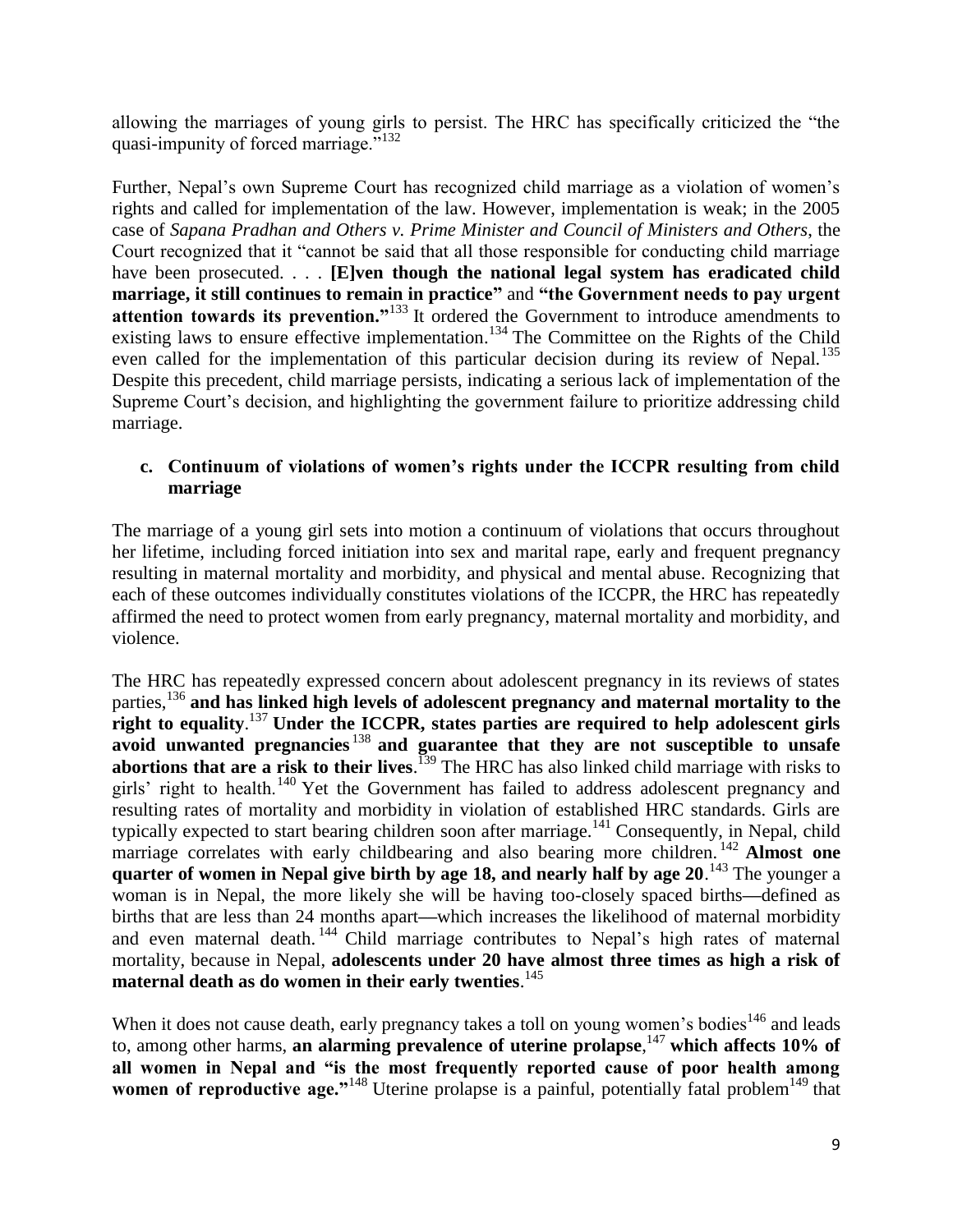usually occurs in older women, but in Nepal it is prevalent in young women as well, in large part caused by early, too-frequent, too-closely-spaced pregnancies that result from child marriage.<sup>150</sup> Higher incidence of obstetric fistula, a stigmatizing condition caused by obstructed birth that causes leakage of urine and feces,<sup>151</sup> leaving women in constant pain, susceptible to infection, and oftentimes shunned by their families and communities, is also commonly seen in young girls in Nepal who have been married.<sup>152</sup> Since adolescent girls face a much higher risk of maternal death and morbidity due to early pregnancy, access to contraception for this age group should be a serious priority for the Government.

The HRC has found that domestic violence violates Article 3 of the ICCPR and has emphasized that states parties must prevent and penalize domestic violence and provide assistance to survivors.<sup>153</sup> **While discussing child marriage, the HRC has recognized violence against girls**  as discriminatory and has specifically criticized marital rape.<sup>154</sup> Early marriage exposes girls to high rates of physical and sexual violence. 84% of physical violence and 87% of sexual violence suffered by ever-married women in Nepal is by their current husbands.<sup>155</sup> Forty-seven **percent of all girls who first had sexual intercourse before age 15 stated that they were forced against their will**, **indicating that sexual violence towards young girls in Nepal is extremely common.** <sup>156</sup> This figure is 29% for girls ages  $15{\text -}19$  – still shockingly high.<sup>157</sup> The 2011 DHS links high rates of sexual violence to early marriage, stating that, **"for most women in Nepal, first sexual intercourse occurs at the time of first marriage."**<sup>158</sup>

Lastly, the HRC has criticized state parties where early pregnancy leads to the discontinuation of a girl's education,<sup>159</sup> and has specifically stated that child marriage puts at risk girls' right to education.<sup>160</sup> There is urgent need for the implementation as well as strengthening of existing child marriage laws in Nepal. **The HRC has previously asked Nepal to adopt measures to eliminate harmful, traditional practices that are detrimental to women and vulnerable groups**. <sup>161</sup> Other UNTMBs have urged the Government to do the same, but the situation in Nepal has yet to change, indicating that sufficient steps have not been taken to implement UNTMB recommendations.<sup>162</sup>

### **III. Suggested Questions for the Government of Nepal**

In light of the above, the Center, J4A, and FWLD respectfully request the Task Force to raise the above-mentioned issues for review with the Government and to ask the Government the following questions:

- 1. What has the Government done to monitor and evaluate the impact of laws prohibiting child marriage in Nepal and have they been effective? What steps have been taken to enable girls given away in marriage to obtain legal redress?
- 2. What is the Government doing to ensure that married girls have access to a full range of contraceptive information and services?
- 3. What steps has the Government taken to protect girls from violence within marriage and to enable them to seek remedies for such violence, including marital rape which is recognized as a criminal offense?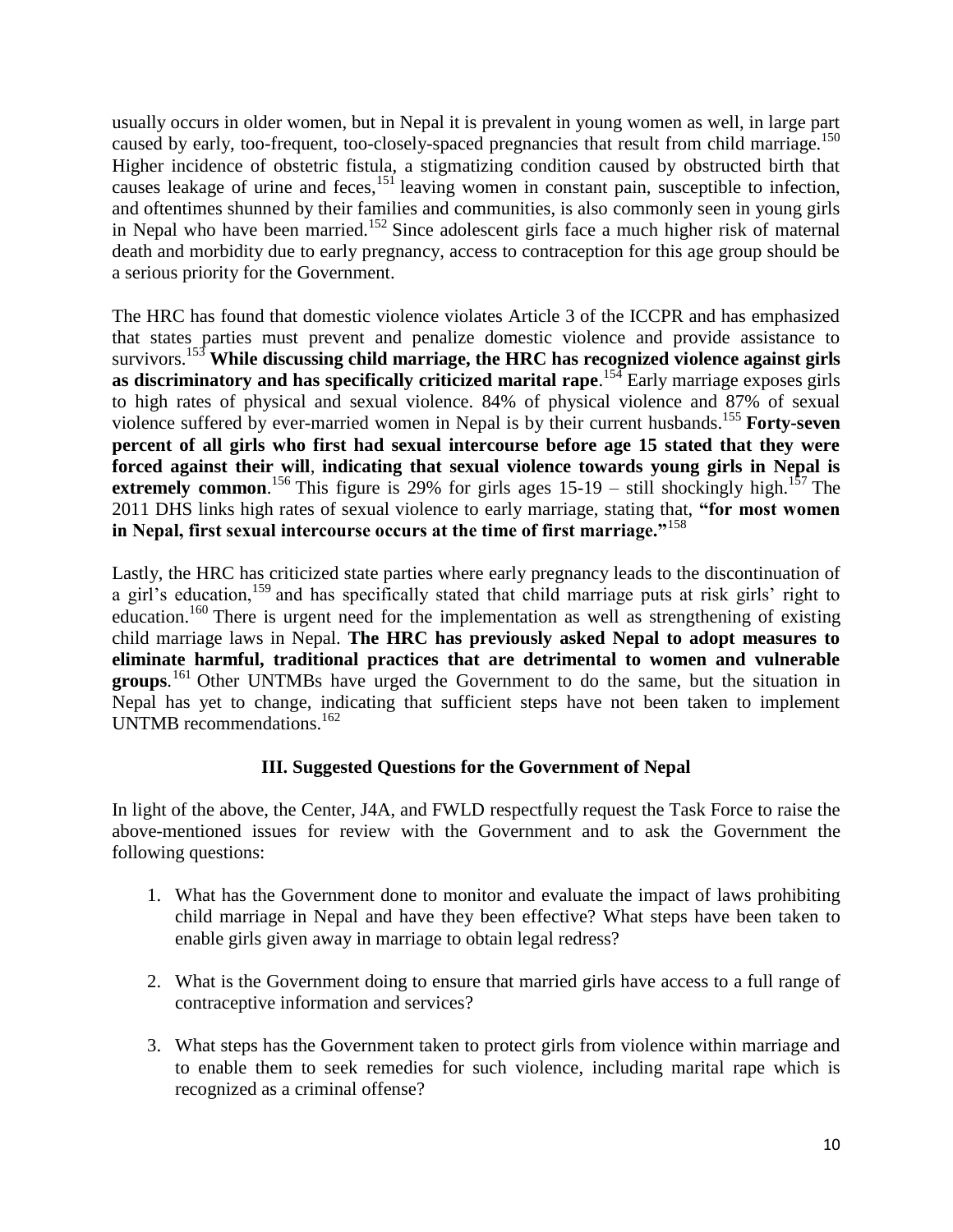- 4. What steps is the Government taking to address the declining CPR? What is the Government doing to provide contraceptive information and services specifically to vulnerable populations, including poor, rural, and adolescent women and girls?
- 5. Is the Government providing emergency contraception? What steps has the Government taken to provide broad access to, and information and counseling about, emergency contraception, especially for victims of violence and adolescents?

The Center, J4A, and FWLD hope that the information provided in this letter will be useful to the Task Force in drafting the list of issues to be raised with the Government during its second periodic review. Please do not hesitate to contact us should you have any questions.

Sincerely,

Mehasa Upreti

Melissa Upreti Regional Director for Asia Center for Reproductive Rights

 $\sum$  and  $\mathscr{A}$ 

Sarmila Shrestha Advocate/ Public Interest Lawyer President Justice For All (J4A), Nepal

 $\sqrt{\frac{2}{\pi}}$ 

Kusum Shakh President Forum for Women, Law and Development (FWLD)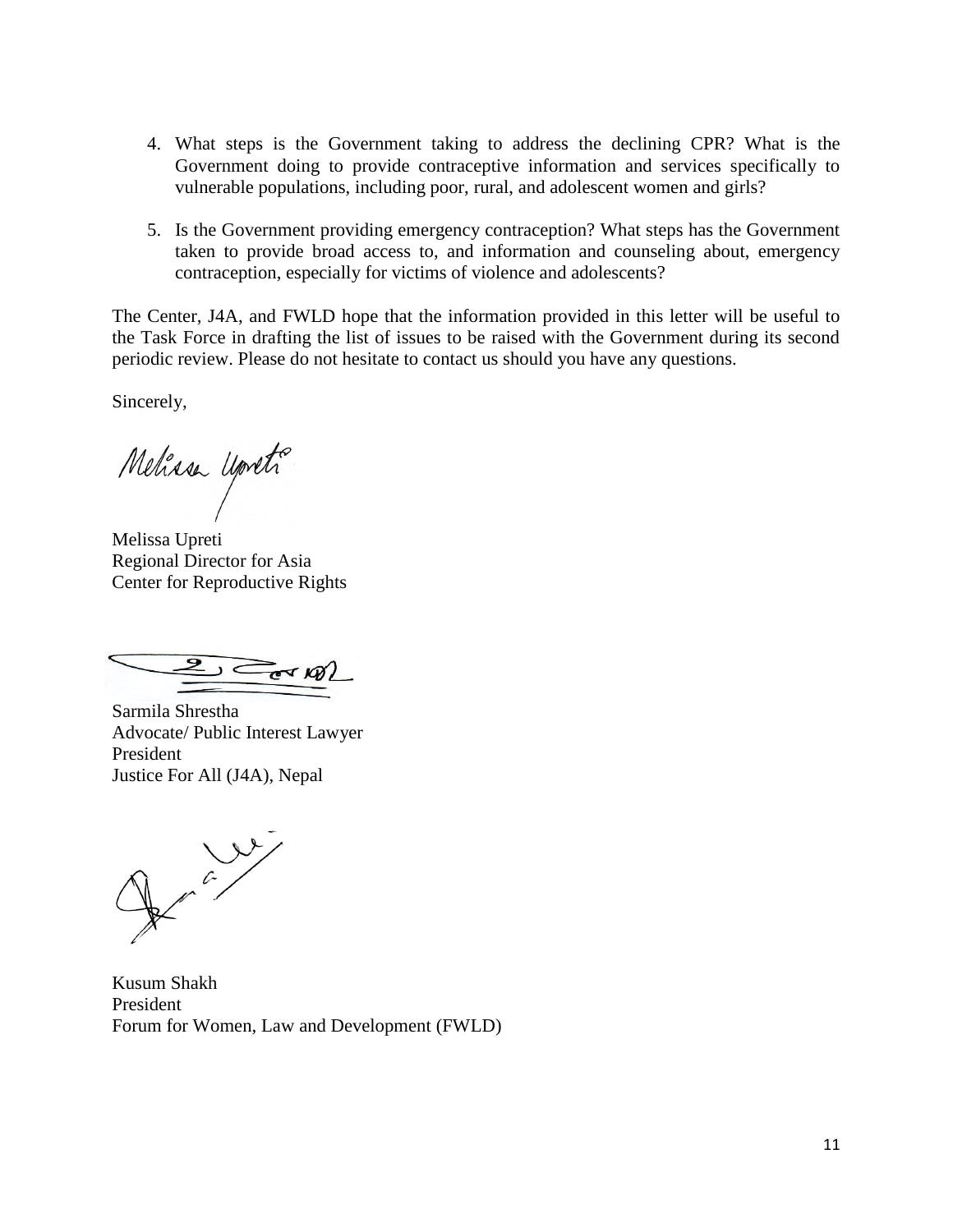$^9$  Nepal's MMR decreased from 539 deaths per 100,000 live births in 1996 to 281 in 2006. GovERNMENT OF NEPAL, MINISTRY OF HEALTH AND POPULATION, POPULATION DIVISION, NEPAL DEMOGRAPHIC AND HEALTH SURVEY 2011, 11 (2012), *available at*  [http://www.measuredhs.com/pubs/pdf/FR257/FR257\[13April2012\].pdf](http://www.measuredhs.com/pubs/pdf/FR257/FR257%5b13April2012%5d.pdf) [hereinafter NEPAL DHS 2011]; Nepal Government Report (2012), *supra* note 4, para. 69.

<sup>10</sup> World Health Organization (WHO), Trends in Maternal Mortality: 1990 to 2008: Estimates developed by WHO, UNICEF, UNFPA, & THE WORLD BANK 30 (2010), *available at* [http://whqlibdoc.who.int/publications/2010/9789241500265\\_eng.pdf.](http://whqlibdoc.who.int/publications/2010/9789241500265_eng.pdf) <sup>11</sup> *See*, *inter alia*, sec. I(a).

<sup>12</sup> International Covenant on Civil and Political Rights, *adopted* Dec. 16, 1966, art. 3, G.A. Res. 2200A (XXI), U.N. GAOR, 21<sup>st</sup> Sess., Supp. No. 16, U.N. Doc. A/6316 (1966), 999 U.N.T.S. 171 (*entered into force* Mar. 23, 1976) [hereinafter ICCPR]. <sup>13</sup> *See*, *inter alia*, sec. I(b).

<sup>14</sup> NEPAL DHS 2011, *supra* note 9, at 90. "Three in four births in the five years preceding the survey were planned, 12 percent were mistimed, and 13 percent were unwanted."

<sup>15</sup> *Id.* at 97.

16 GUTTMACHER INSTITUTE, *Facts on Satisfying the Need for Contraception in Developing Countries*, In BRIEF 1 (Updated 2010).

<sup>17</sup> GOVERNMENT OF NEPAL, MINISTRY OF HEALTH AND POPULATION, POPULATION DIVISION, NEPAL DEMOGRAPHIC AND HEALTH SURVEY 2011

PRELIMINARY REPORT 10 (2011), *available at* http://sgdatabase.unwomen.org/uploads/DHS%20-%202011.pdf.

<sup>18</sup> NEPAL DHS 2011, *supra* note 9, at 90.

<sup>19</sup> WOMEN'S HEALTH AND RIGHTS ADVOCACY PARTNERSHIP, ADVOCATING ACCOUNTABILITY: STATUS REPORT ON MATERNAL HEALTH AND YOUNG PEOPLE'S SEXUAL AND REPRODUCTIVE HEALTH AND RIGHTS IN SOUTH ASIA 55 (2010), *available at* 

[http://www.arrow.org.my/images/publications/research/Advocating\\_Accountability/chap\\_3\\_nepal.pdf.](http://www.arrow.org.my/images/publications/research/Advocating_Accountability/chap_3_nepal.pdf)

<sup>20</sup> GUTTMACHER INSTITUTE, *Facts on Induced Abortion Worldwide*, IN BRIEF 2 (2012).

<sup>21</sup> Mahesh Puri, *Consequences of unintended pregnancy among young married women in Nepal*, 1 NEPAL JOURNAL OF OBSTETRICS AND GYNAECOLOGY 2, 41-42 (2006).

<sup>22</sup> HRC, *General Comment No. 6: Article 6 (Right to life)*, (16<sup>th</sup> Sess., 1982), *in* Compilation of General Comments and General Recommendations Adopted by Human Rights Treaty Bodies, at 177, paras. 3, 5, U.N. Doc. HRI/GEN/I/Rev.9 (Vol. I) (2008). <sup>23</sup> *Id*. para. 5.

<sup>24</sup> HRC, *General Comment No. 28: Article 3 (The equality of rights between men and women), (68<sup>th</sup> Sess., 2000), <i>in* Compilation of General Comments and Recommendations Adopted by Human Rights Treaty Bodies, at 229, para. 10, U.N. Doc.

HRI/GEN/1/Rev.9 (Vol. I) (2008) [hereinafter HRC, *Gen. Comment No. 28*]. <sup>25</sup> HRC, *Concluding Observations: Mali*, para. 14, U.N. Doc. CCPR/CO/77/MLI (2003).

<sup>26</sup> *See* HRC, *Concluding Observations*: *Colombia*, para. 37, U.N. Doc. CCPR/C/79/Add.76 (1997); *Hungary*, para. 11, U.N. Doc. CCPR/CO/74/HUN (2002); *Poland*, para. 12, U.N. Doc. CCPR/C/POL/CO/6 (2010).

<sup>27</sup> *See* HRC, *Concluding Observations*: *Democratic Rep. of the Congo*, para. 14, U.N. Doc. CCPR/C/COD/CO/3 (2006); *Equatorial Guinea*, para. 9, U.N. Doc. CCPR/CO/79/GNQ (2004); *Hungary*, para. 11, U.N. Doc. CCPR/CO/74/HUN (2002); *Mali*, para. 14, U.N. Doc. CCPR/CO/77/MLI (2003).

<sup>28</sup> *See* HRC, *Concluding Observations: Colombia*, para. 19, U.N. Doc. CCPR/C/COL/6 (2010); *Equatorial Guinea*, para. 9, U.N. Doc. CCPR/CO/79/GNQ (2004); *Mali*, para. 14, U.N. Doc. CCPR/CO/77/MLI (2003).

<sup>29</sup> *See* HRC, *Concluding Observations*: *Poland*, para. 12, U.N. Doc. CCPR/C/POL/CO/6 (2010); *Rep. of Moldova*, para. 17(a), U.N. Doc. CCPR/C/MDA/CO/2 (2009).

<sup>30</sup> *See* HRC, *Concluding Observations*: *Cameroon*, para. 13, U.N. Doc. CCPR/C/CMR/CO/4 (2010); *Colombia*, para. 19, U.N. Doc. CCPR/C/COL/6 (2010).

<sup>31</sup> ICCPR, *supra* note 12, art. 3.

<sup>32</sup> *Id.* art. 26.

<sup>33</sup> *See* HRC, *Concluding Observations: Argentina*, para. 14, U.N. Doc. CCPR/CO/70/ARG (2000); *Georgia*, para. 12, U.N. Doc. CCPR/C/79/Add.75 (1997); *Mongolia*, para. 8(b), U.N. Doc. CCPR/C/79/Add.120 (2000); *Poland*, para. 11, U.N. Doc. CCPR/C/79/Add.110 (1999); HRC, *Gen. Comment No.* 28, *supra* note 24, para. 10.

 1 The Muluki Ain [General Code], ch. 10, para. 28B; ch. 17, para. 2 (Nepal) (1963).

<sup>2</sup> Human Rights Committee (HRC), *Concluding Observations: Nepal*, para. 8, U.N. Doc. CCPR/C/79/Add.42 (1994).

<sup>3</sup> *Id.* para. 13.

<sup>4</sup> Government of Nepal, *Consideration of reports submitted by States parties under article 40 of the Covenant: Second periodic reports of States parties: Nepal*, para. 70, U.N. Doc. CCPR/C/NPL/2 (2012) [hereinafter Nepal Government Report (2012)].

 $^{\rm 5}$  INTERIM CONSTITUTION OF NEPAL, arts. 20(1)-(3) (2007) [hereinafter INTERIM CONSTITUTION].

<sup>6</sup> Nepal Government Report (2012), *supra* note 4, para. 177.

 $^7$  The Muluki Ain [General Code], ch. 17, paras. 1-2, 7 (Nepal) (1963).

<sup>8</sup> INTERIM CONSTITUTION, *supra* note 5, arts. 20(1)-(2).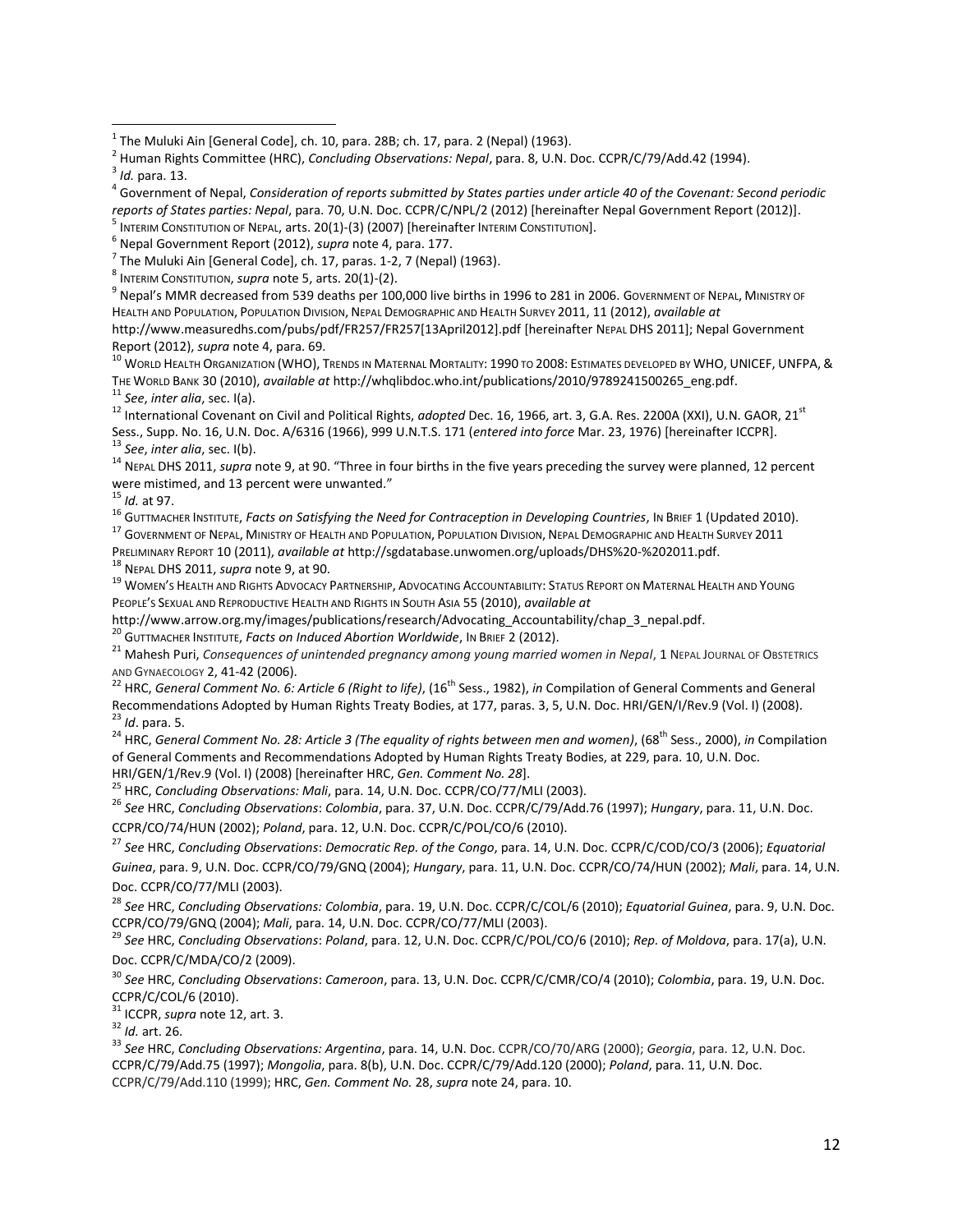<sup>39</sup> Rebecca Cook, Bernard Dickens, and Mahmoud Fathalla, Reproductive Health and Human Rights 176 (2006).

<sup>40</sup> Lakshmi v. Government of Nepal, Writ No. 0757, 9 NEPAL KANOON PATRIKA 2067, at 1551 (2009) (unofficial translation on file with the Center for Reproductive Rights).

<sup>41</sup> Nicole Farkouh, *Reframing Maternal Health in Nepal*, POL'Y MATTERS J. 33 (2009); NEPAL DHS 2011, *supra* note 9, at 143.

<sup>42</sup> Prakash Mani Sharma v. Government of Nepal, Writ No. 064, at 21 (2008) (unofficial translation by National Judicial Academy)) (on file with the Center for Reproductive Rights).

<sup>43</sup> *Id.* at 10-11, 20-22.

<sup>44</sup> HRC, *Concluding Observations: Angola*, para. 13, U.N. Doc. CCPR/C/AGO/CO/1 (2013); *Argentina*, para. 14, U.N. Doc. CCPR/CO/70/ARG (2000); *Peru*, para. 14(d), U.N. Doc. CCPR/C/PER/CO/5 (2013); *Philippines*, para. 13, U.N. Doc. CCPR/C/PHL/CO/4 (2012); *Poland*, para. 9, U.N. Doc. CCPR/CO/82/POL (2004).

<sup>45</sup> HRC, *Concluding Observations*: *Poland*, para. 12, U.N. Doc. CCPR/C/POL/CO/6 (2010).

<sup>46</sup> *Id.*; HRC, *Concluding Observations*: *Argentina*, para. 14, U.N. Doc. CCPR/CO/70/ARG (2000); *Moldova*, para. 17(a), U.N. Doc. CCPR/C/MDA/CO/2 (2009); *Peru*, para. 14(c), U.N. Doc. CCPR/C/PER/CO/5 (2013).

<sup>47</sup> NEPAL DHS 2011, *supra* note 9, at 101.

<sup>48</sup> HRC, *Concluding Observations: Equatorial Guinea*, para. 9, U.N. Doc. CCPR/CO/79/GNQ (2004); *Hungary*, para. 11, U.N. Doc. CCPR/CO/74/HUN (2002).

<sup>49</sup> HRC, *Concluding Observations: Argentina*, para. 14, U.N. Doc. CCPR/CO/70/ARG (2000); *Azerbaijan*, para. 16, U.N. Doc. CCPR/CO/73/AZE (2001); *Equatorial Guinea*, para. 9, U.N. Doc. CCPR/CO/79/GNQ (2004); *Georgia*, para. 12, U.N. Doc. CCPR/C/79/Add.75 (1997); *Moldova*, para. 17(a), U.N. Doc. CCPR/C/MDA/CO/2 (2009); *Vietnam*, para. 15, U.N. Doc. CCPR/CO/75/VNM (2002).

<sup>50</sup> HRC, *Concluding Observations: Argentina*, para. 14, U.N. Doc. CCPR/CO/70/ARG (2000); *Equatorial Guinea*, para. 9, U.N. Doc. CCPR/CO/79/GNQ (2004); *Georgia*, para. 12, U.N. Doc. CCPR/C/79/Add.75 (1997).

<sup>51</sup> HRC, *Concluding Observations*: *Poland*, para. 12, U.N. Doc. CCPR/C/POL/CO/6 (2010). *See also* HRC, *Concluding Observations: Moldova*, para. 17(a), U.N. Doc. CCPR/C/MDA/CO/2 (2009).

<sup>52</sup> GOVERNMENT OF NEPAL, NATIONAL PLANNING COMMISSION, THREE-YEAR INTERIM PLAN (2007/08-2010/11) 263 (2007), *available at*  [http://www.npc.gov.np/new/uploadedFiles/allFiles/11tyip\\_eng.pdf](http://www.npc.gov.np/new/uploadedFiles/allFiles/11tyip_eng.pdf) [hereinafter GOVERNMENT OF NEPAL, THREE-YEAR INTERIM PLAN]. <sup>53</sup> Mahendra P. Shrestha et al., *Strengthening Emergency Contraception in Nepal*, 10 (2008), *available at* 

[http://www.popcouncil.org/pdfs/2008RH\\_NepalECP.pdf.](http://www.popcouncil.org/pdfs/2008RH_NepalECP.pdf)

<sup>54</sup> GOVERNMENT OF NEPAL, MINISTRY OF HEALTH AND POPULATION, DEPARTMENT OF HEALTH SERVICES, ANNUAL REPORT 2067/68 (2010/2011) 58 (2012).

<sup>55</sup> *Id.* 

<sup>56</sup> USAID, NEW ERA, AND GOVERNMENT OF NEPAL, MINISTRY OF HEALTH AND POPULATION, AN ANALYTICAL REPORT ON FEMALE COMMUNITY HEALTH VOLUNTEERS OF SELECTED DISTRICTS OF NEPAL xvii (2008).

57 USAID, NEPAL FAMILY PLANNING PROGRAM, UNFPA, REPOSITIONING FAMILY PLANNING: STRATEGIC REVIEW OF THE NEPAL NATIONAL FAMILY PLANNING PROGRAM 47 (2006) [hereinafter REPOSITIONING FAMILY PLANNING]. An intrauterine devices is "a small, flexible plastic frame that a specifically trained provider inserts into a woman's uterus, provides very effective, safe, and long-term—yet quickly reversible—protection from pregnancy. IUDs can be one of the most cost-effective contraceptive methods because modern IUDs can be used for many years." *IUD Toolkit*, KNOWLEDGE 4 HEALTH[, http://www.k4health.org/toolkits/iud.](http://www.k4health.org/toolkits/iud)

<sup>58</sup> REPOSITIONING FAMILY PLANNING,*supra* note 57, at 47.

<sup>59</sup> NEPAL DHS 2011, *supra* note 9, at 93.

<sup>60</sup> HRC, *Concluding Observations: Paraguay*, para. 10, U.N. Doc. CCPR/C/PRY/CO/2 (2006).

<sup>61</sup> HRC, *Concluding Observations: Argentina*, para. 14, U.N. Doc. CCPR/CO/70/ARG (2000); *Peru*, para. 21, U.N. Doc. CCPR/CO/70/PER (2000).

 $62$  Many rural health facilities have shortages of supplies as well as trained personnel. World Health Organization (WHO), *Accelerating Universal Access to Reproductive Health: Nepal*, 2 (2011), *available at* 

[http://www.who.int/reproductivehealth/publications/monitoring/Nepal\\_access\\_rh.pdf](http://www.who.int/reproductivehealth/publications/monitoring/Nepal_access_rh.pdf) [hereinafter WHO, *Accelerating Universal Access to Reproductive Health: Nepal*].

<sup>63</sup> REPOSITIONING FAMILY PLANNING,*supra* note 57, at 47.

<sup>64</sup> WHO, *Accelerating Universal Access to Reproductive Health: Nepal*, *supra* note 62, at 2.

<sup>65</sup> NEPAL DHS 2011, *supra* note 9, at 96.

<sup>66</sup> *Id.* at 104.

 $\overline{\phantom{a}}$ <sup>34</sup> HRC, *Concluding Observations: Poland*, para. 11, U.N. Doc. CCPR/C/79/Add.110 (1999); *Poland*, para. 9, U.N. Doc. CCPR/CO/82/POL (2004); *Poland*, para. 12, U.N. Doc. CCPR/C/POL/CO/6 (2010).

<sup>35</sup> HRC, *Concluding Observations: Argentina*, para. 14, U.N. Doc. CCPR/CO/70/ARG (2000).

<sup>36</sup> ICCPR, *supra* note 12, art. 17.

<sup>37</sup> HRC, *Gen. Comment No. 28*, *supra* note 24, para. 20.

<sup>38</sup> *Id.*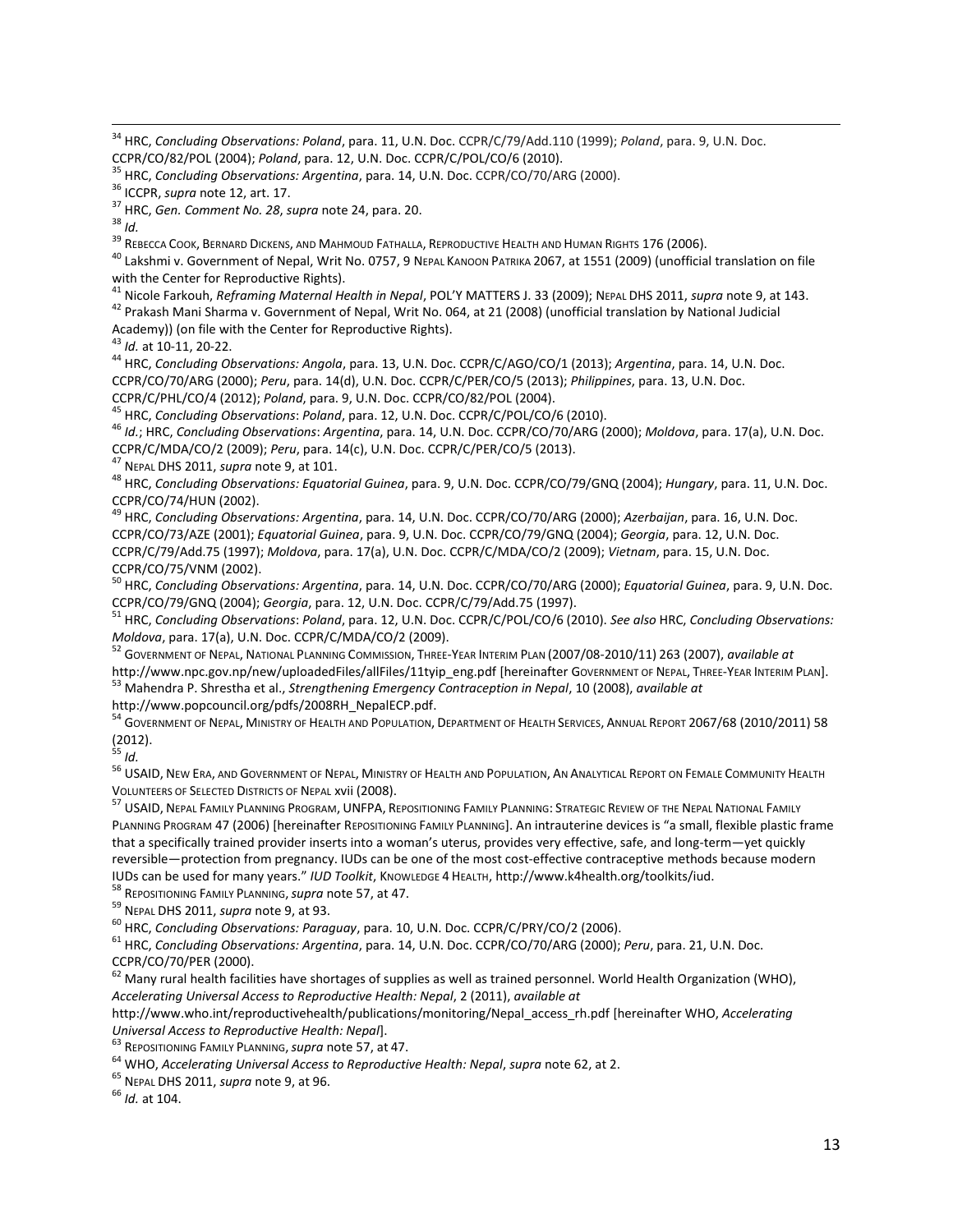<sup>67</sup> Government of Nepal, National Planning Commission Secretariat, Central Bureau of Statistics, National Population and Housing CENSUS 2011 (NATIONAL REPORT) 39 (2012) [hereinafter NATIONAL POPULATION AND HOUSING CENSUS 2011].

<sup>68</sup> HRC, *Concluding Observations: Argentina*, para. 14, U.N. Doc. CCPR/CO/70/ARG (2000); *Moldova*, para. 17(a), U.N. Doc. CCPR/C/MDA/CO/2 (2009).

<sup>69</sup> HRC, *Concluding Observations: Argentina*, para. 14, U.N. Doc. CCPR/CO/70/ARG (2000); *Moldova*, para. 17(a), U.N. Doc. CCPR/C/MDA/CO/2 (2009); *Poland,* para. 11, U.N. Doc. CCPR/C/79/Add.110 (1999); *Poland*, para. 9, U.N. Doc. CCPR/CO/82/POL (2004); *Poland*, para. 12, U.N. Doc. CCPR/C/POL/CO/6 (2010).

<sup>71</sup> HRC, *Concluding Observations: Belize*, para. 23, U.N. Doc. CCPR/C/BLZ/CO/1 (2013); *Ecuador*, para. 11, U.N. Doc. CCPR/C/79/Add.92 (1998); *Jamaica*, para. 14, U.N. Doc. CCPR/C/JAM/CO/3 (2011); *Peru*, para. 14, U.N. Doc. CCPR/C/PER/CO/5 (2013).

<sup>72</sup> HRC, *Concluding Observations: Belize*, para. 23, U.N. Doc. CCPR/C/BLZ/CO/1 (2013); *Zambia*, para. 17, U.N. Doc. CCPR/C/79/Add.62 (1997).

<sup>73</sup> HRC, *Concluding Observations: Angola*, para. 13, U.N. Doc. CCPR/C/AGO/CO/1 (2013); *Peru*, para. 14, U.N. Doc. CCPR/C/PER/CO/5 (2013); *Philippines*, para. 13, U.N. Doc. CCPR/C/PHL/CO/4 (2012).

<sup>74</sup> NEPAL DHS 2011, *supra* note 9, at 97.

<sup>75</sup> *Id.* at 104.

<sup>76</sup> *Id.* 

 $\overline{\phantom{a}}$ 

<sup>77</sup> *See* HRC, *Concluding Observations: Peru*, para. 14, U.N. Doc. CCPR/C/PER/CO/5 (2013).

<sup>78</sup> GOVERNMENT OF NEPAL, THREE-YEAR INTERIM PLAN,*supra* note 52, at 286.

<sup>79</sup> NEPAL DHS 2011, *supra* note 9, at 94.

<sup>80</sup> International Consortium on Emergency Contraception, *Knowledge and Ever Use of Emergency Contraception in Asia, Demographic and Health Survey Data*, http://www.cecinfo.org/custom-content/uploads/2012/12/Emergency-Contraceptionin-Asia-Updated-11-27-2012.pdf.

<sup>81</sup> UNFPA, Where next for Family Planning? (Dec. 2009), http://www.unfpa.org/public/News/pid/4557.

<sup>82</sup> WHO, Media Centre, Emergency contraception, Fact Sheet No. 244, Oct. 2005,

http://www.who.int/mediacentre/factsheets/fs244/en/index.html.

<sup>83</sup> CEDAW Committee, *Concluding Observations: Nepal*, para. 32(g), U.N. Doc. CEDAW/C/NPL/CO/4-5 (2011).

<sup>84</sup> *Id.*; Committee on Economic, Social and Cultural Rights (ESCR Committee), *Concluding Observations: Nepal*, para. 46, U.N. Doc.E/C.12/NPL/CO/2 (2008).

<sup>85</sup> CEDAW Committee, *Concluding Observations: Nepal*, para. 31, U.N. Doc. CEDAW/C/NPL/CO/4-5 (2011).

<sup>86</sup> *Id.* 

<sup>87</sup> ESCR Committee, *Concluding Observations: Nepal*, para. 46, U.N. Doc. E/C.12/NPL/CO/2 (2008).

<sup>88</sup> ICCPR, *supra* note 12, arts. 23(3)-(4).

<sup>89</sup> HRC, *Concluding Observations: Chad*, paras. 6, 31-32, U.N. Doc. CCPR/C/TCD/CO/1 (2009); *Yemen*, para. 10, U.N. Doc. CCPR/CO/75/YEM (2002).

<sup>90</sup> HRC, *Concluding Observations: Bulgaria*, para. 15, U.N. Doc. CCPR/C/BGR/CO/3 (2011); *Yemen*, para. 10, U.N. Doc. CCPR/C/YEM/CO/5 (2012).

<sup>91</sup> HRC, *Concluding Observations: Yemen*, para. 10, U.N. Doc. CCPR/C/YEM/CO/5 (2012).

<sup>92</sup> *Id.*; *United Republic of Tanzania*, para. 9, U.N. Doc. CCPR/C/TZA/CO/4 (2009).

<sup>93</sup> HRC, *Concluding Observations: Zambia*, para. 17, U.N. Doc. CCPR/C/79/ADD.62 (1996).

<sup>94</sup> HRC, *Concluding Observations: Iran*, para. 28, U.N. Doc. CCPR/C/IRN/CO/3 (2011); *Malawi*, para. 19, U.N. Doc. CCPR/CO/MWI/CO/1 (2012).

<sup>95</sup> The Muluki Ain [General Code], ch. 17, para. 2 (Nepal) (1963).

<sup>96</sup> Nepal Government Report (2012), *supra* note 4, para. 177.

<sup>97</sup> NEPAL DHS 2011, *supra* note 9, at 68.

<sup>98</sup> *Id.* 

99 UNFPA, Child Marriage Profiles: Nepal,

[http://www.devinfo.info/mdg5b/profiles/files/profiles/en/4/Child\\_Marriage\\_Country\\_Profile\\_ASINPL\\_Nepal.pdf](http://www.devinfo.info/mdg5b/profiles/files/profiles/en/4/Child_Marriage_Country_Profile_ASINPL_Nepal.pdf) [hereinafter UNFPA, Child Marriage Profiles: Nepal].

 $100$  *Id.* 

<sup>101</sup> ICCPR, *supra* note 12, art. 24(2); HRC*, General Comment No. 17: Article 24 (Rights of the child)*, (35th Sess., 1989), *in* Compilation of General Comments and General Recommendations Adopted by Human Rights Treaty Bodies, at 193, para. 7, U.N. Doc. HRI/GEN/1/Rev.9 (Vol. I) (2008) [hereinafter HRC*, Gen. Comment No. 17*]; Committee on the Rights of the Child (CRC Committee), *Concluding Observations: Afghanistan*, para. 34, U.N. Doc. CRC/C/AFG/CO/1 (2011); UNFPA, MARRYING TOO YOUNG: END CHILD MARRIAGE 53 (2012), *available at*

<sup>70</sup> HRC, *Concluding Observations: Argentina*, para. 14, U.N. Doc. CCPR/CO/70/ARG (2000).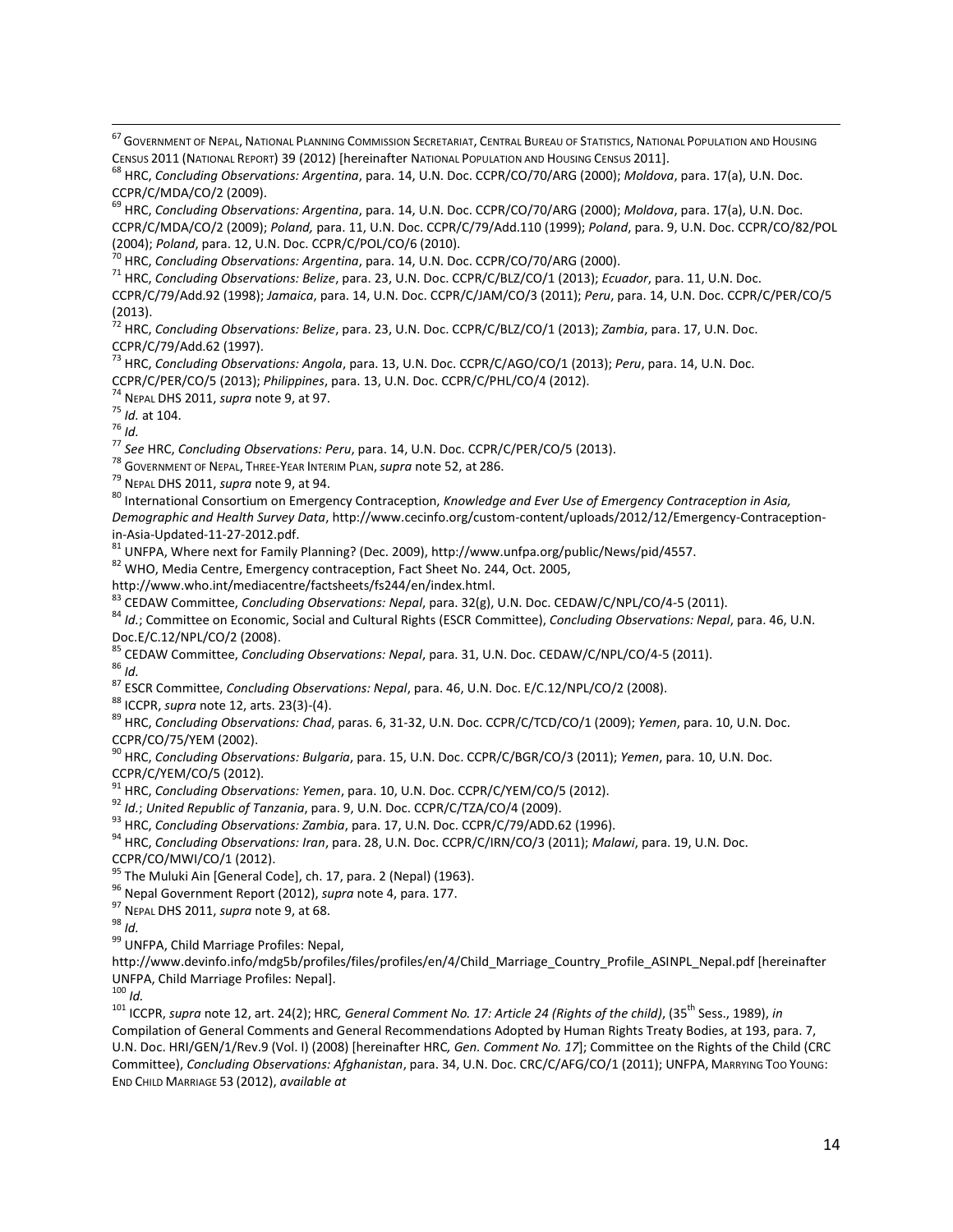http://www.unfpa.org/webdav/site/global/shared/documents/publications/2012/MarryingTooYoung.pdf [hereinafter UNFPA, MARRYING TOO YOUNG].

<sup>102</sup> Birth, Death and Other Personal Events (Registration) Act, 2033 (Nepal) (1976).

<sup>103</sup> NEPAL DHS 2011, *supra* note 9, at 25.

<sup>104</sup> The Muluki Ain [General Code], ch. 1, para. 62 (Nepal) (1963).

<sup>105</sup> NEPAL DHS 2011, *supra* note 9, at 26.

<sup>106</sup> *Id.* at 25-26.

 $\overline{\phantom{a}}$ 

<sup>107</sup> NATIONAL POPULATION AND HOUSING CENSUS 2011,*supra* note 67, at 131.

108 SUPREME COURT OF NEPAL, ANNUAL REPORT 2068/069, 88, 107, 156 (2012).

109 SUPREME COURT OF NEPAL, ANNUAL REPORT 2067/068, 77, 91, 126 (2011).

110 UNIFEM AND FORUM FOR WOMEN, LAW AND DEVELOPMENT, CHILD MARRIAGE: LEGAL RESPONSES 56 (2007); The Muluki Ain [General Code], ch. 17, para. 11 (Nepal) (1963).

<sup>111</sup> *Id.* at 54.

<sup>112</sup> *Id.* at 54-56.

<sup>113</sup> *Id.* at 55.

<sup>114</sup> HRC, *Concluding Observations: Bulgaria*, para. 15, U.N. Doc. CCPR/C/BGR/CO/3 (2011); *Monaco*, para. 12, U.N. Doc. CCPR/CO/72/MCO (2001).

<sup>115</sup> UNFPA, MARRYING TOO YOUNG,*supra* note 101, at 11.

<sup>116</sup> UNFPA, Child Marriage Profiles: Nepal, *supra* note 99. "On average, two out of five girls will be married before their 18th birthday. In 2011, about 41% of the women aged 20-24 were married/in union before age 18." *See also* ICCPR, *supra* note 12, art. 23; The Muluki Ain [General Code], ch. 17, para. 2 (Nepal) (1963).

<sup>117</sup> HRC, *Concluding Observations: Iran,* para. 28, U.N. Doc. CCPR/C/IRN/CO/3 (2011); *Malawi*, para. 19, U.N. Doc. CCPR/CO/MWI/CO/1 (2012).

<sup>118</sup> HRC, *Concluding Observations: Nigeria*, para. 296, U.N. Doc. CCPR/C/79/Add.65 (1996).

<sup>119</sup> HRC, *Concluding Observations: Chad*, paras. 6, 31-32, U.N. Doc. CCPR/C/TCD/CO/1 (2009); *Yemen*, para. 10, U.N. Doc. CCPR/CO/75/YEM (2002).

<sup>120</sup> HRC, *Concluding Observations: Monaco*, para. 12, U.N. Doc. CCPR/CO/72/MCO (2001); *Uganda*, para. 23, U.N. Doc. CCPR/CO/80/UGA (2004).

<sup>121</sup> HRC, *Concluding Observations: Mali*, para. 10(b), U.N. Doc. CCPR/CO/77/MLI (2003).

<sup>122</sup> HRC, *Concluding Observations: Syria*, para. 20, U.N. Doc. CCPR/CO/71/SYR (2001).

<sup>123</sup> ICCPR, *supra* note 12, art. 24(2); HRC*, Gen. Comment No. 17*, *supra* note 101, para. 7.

<sup>124</sup> HRC, *Concluding Observations: Azerbaijan*, para. 7, U.N. Doc. CCPR/C/AZE/CO/3 (2009).

<sup>125</sup> Nepal Government Report (2012), *supra* note 4, para. 177.

<sup>126</sup> HRC, *Concluding Observations: Nigeria*, para. 296, U.N. Doc. CCPR/C/79/Add.65 (1996); *Zimbabwe*, para. 12, U.N. Doc. CCPR/C/79/Add.89 (1998).

<sup>127</sup> HRC, *Gen. Comment No. 28*, *supra* note 24, para. 5.

<sup>128</sup> HRC, *Concluding Observations: Nepal*, para. 8, U.N. Doc. CCPR/C/79/Add.42 (1994).

<sup>129</sup> "The domestic servitude inherent to child marriage disempowers girls by denying them educational opportunities and the chance to form protective networks of friends and peers." Special Rapporteur on contemporary forms of slavery, including its causes and consequences*, Report of the Special Rapporteur on contemporary forms of slavery, including its causes and consequences, Gulnara Shahinian: Thematic report on servile marriage*, para. 74, U.N. Doc. A/HRC/21/41 (July 10, 2012) [hereinafter Gulnara Shahinian, *Thematic report on servile marriage*].

<sup>130</sup> HRC, *Concluding Observations: Iran*, para. 9, U.N. Doc. CCPR/C/IRN/CO/3 (2011).

<sup>131</sup> *Id.* para. 28; HRC, *Concluding Observations: Kuwait*, para. 10, U.N. Doc. CCPR/C/KWT/CO/2 (2011).

<sup>132</sup> HRC, *Concluding Observations: Democratic Rep. of the Congo*, para. 11(a), U.N. Doc. CCPR/C/COD/CO/3 (2006).

133 Sapana Pradhan and Others v. Prime Minister and Council of Ministers and Others, Writ No. 098, at 45 (2005) (official translation by National Judicial Academy) (on file with the Center for Reproductive Rights).

 $134$  *Id.* 

<sup>135</sup> CRC Committee, *Concluding Observations: Nepal*, para. 28, U.N. Doc. CRC/C/OPSC/NPL/CO/1 (2012).

<sup>136</sup> HRC, *Concluding Observations: Guatemala*, para. 20, U.N. Doc. CCPR/C/GTM/CO/3 (2012); *Jamaica*, para. 14, U.N. Doc. CCPR/C/JAM/CO/3 (2011); *Kazakhstan*, para. 11, U.N. Doc. CCPR/C/KAZ/CO/1 (2011); *Peru*, para. 14, U.N. Doc. CCPR/C/PER/CO/5 (2013).

<sup>137</sup> HRC, *Concluding Observations: Guatemala*, para. 20, U.N. Doc. CCPR/C/GTM/CO/3 (2012).

<sup>138</sup> HRC, *Concluding Observations: Kazakhstan*, para. 11, U.N. Doc. CCPR/C/KAZ/CO/1 (2011); *Lithuania*, para. 12, U.N. Doc. CCPR/CO/80/LTU (2004).

<sup>139</sup> HRC, *Concluding Observations: Kazakhstan*, para. 11, U.N. Doc. CCPR/C/KAZ/CO/1 (2011).

<sup>140</sup> HRC, *Concluding Observations: Yemen*, para. 21, U.N. Doc. CCPR/CO/84/YEM (2005).